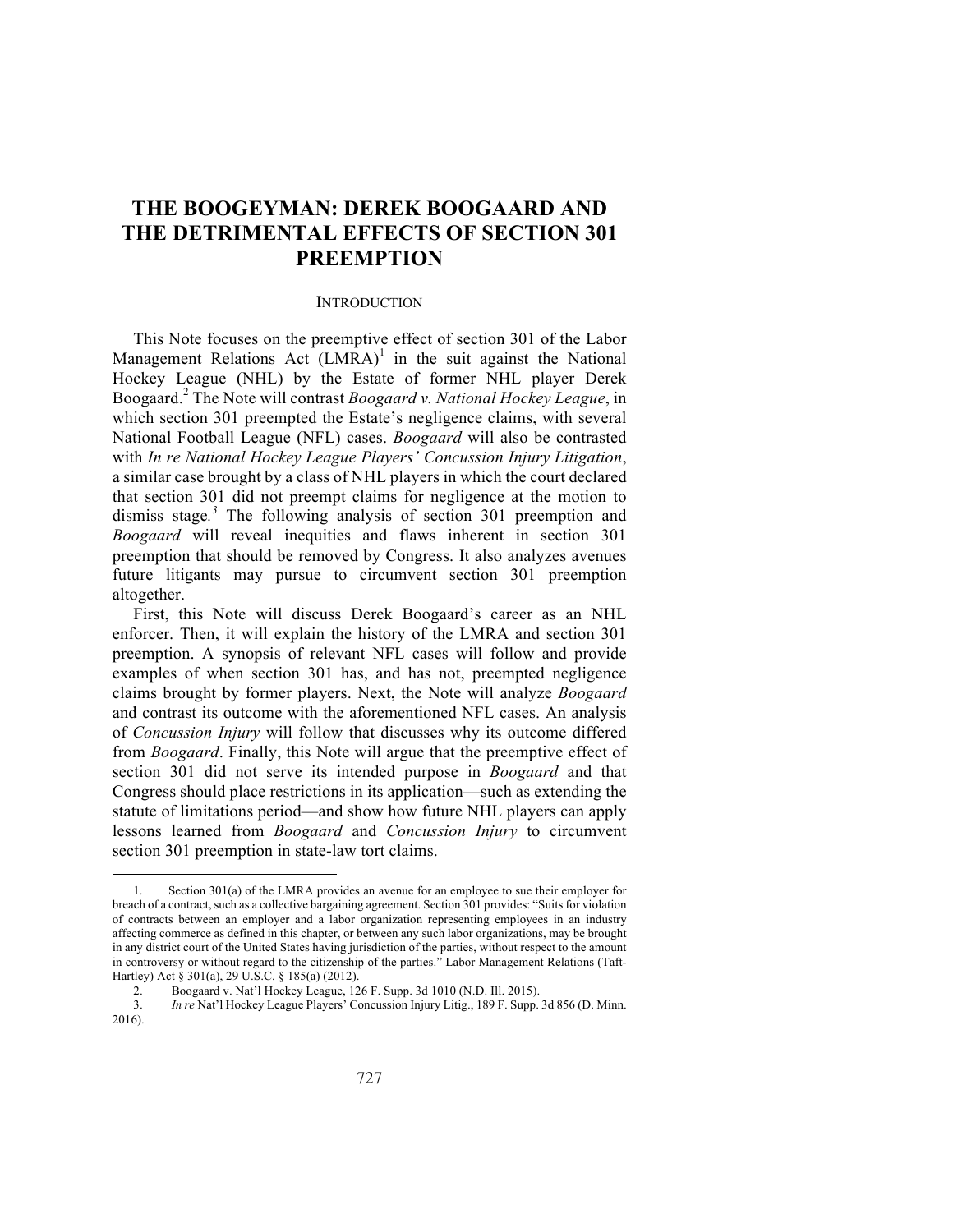### I. MEET THE BOOGEYMAN, DEREK BOOGAARD

During the 1987–88 NHL season, players engaged in an astounding 1,183 fights in 841 games—an average of approximately 1.31 fights per game. <sup>4</sup> The number of fights has decreased significantly over the years, with a fight occurring only about once in three NHL games during the 2015–16 season.<sup>5</sup> Many of these bouts are fought by enforcers, players who "are seen as working-class superheroes—understated types with an alter ego willing to do the sport's most dangerous work to protect others. And they are underdogs, men who otherwise might have no business in the game."<sup>6</sup>

In a 2011 poll, NHL players voted Minnesota Wild enforcer Derek Boogaard as the league's toughest player. <sup>7</sup> Known as "The Boogeyman" since his days as a minor league hockey player, $\delta$  the intimidating and physically imposing 6'7", 265 lb. Boogaard almost didn't make the NHL.<sup>9</sup> But after making his NHL debut in 2005, Boogaard proceeded to play in the NHL for six years with the Minnesota Wild and New York Rangers.<sup>10</sup> During that time, Boogaard played in 277 NHL games, logging three goals and thirteen assists and amassing 589 penalty minutes—an impressive number for someone who played sparingly in a limited number of games.<sup>11</sup> On May 13, 2011, Boogaard's life and NHL career came to a tragic end

<sup>4.</sup> *NHL Fights per Game, Year-by-Year*, DROP YOUR GLOVES, http://dropyourgloves.com/Fi ghts/FightsPerGameChart.aspx?League=1 (last visited Aug. 18, 2017).

<sup>5.</sup> *Id.* There were 395 fights in 1,230 NHL games—an average of 0.32 fights per game.

<sup>6.</sup> John Branch, *Derek Boogaard: Blood on the Ice*, N.Y. TIMES (Dec. 4, 2011), http://www.nytimes.com/2011/12/05/sports/hockey/derek-boogaard-blood-on-the-ice.html?pagewa  $nted=4&$ \_r=0.

<sup>7.</sup> *The Best and Worst, A Hockey Players' Poll*, THE GLOBE AND MAIL (Jan. 30, 2011, 10:20 PM), https://www.theglobeandmail.com/sports/hockey/ahockey-players-poll/article564149/ (asking 318 players a set of questions).

<sup>8.</sup> *See* Neil Davidson, *The Sad Rise and Fall of Derek Boogaard*, The Canadian Press, GLOBAL NEWS (Oct. 7, 2014), http://globalnews.ca/news/1603417/the-sad-rise-and-fall-of-hockeys-derekboogaard/ (describing how scouts for a Western Hockey League team, the Regina Pats, claimed Boogaard's junior rights and nicknamed him "The Boogeyman"); *see also* Branch, *supra* note 6 (stating that when Boogaard played for the Houston Aeros of the American Hockey League—an affiliate of the Minnesota Wild and one rung below the NHL level—the Aeros would replay Boogaard's fights on the video board, labeled the "Boogeyman Cam").

<sup>9.</sup> Branch, *supra* note 6 ("Boogaard had size and determination, but not much else, when the Wild chose him in the seventh round of the 2001 N.H.L. draft. He trained with a Russian figure skater. He continued lessons to bolster his boxing. He was sent for seasoning in the minor leagues, where Wild officials told the coaches to mold Boogaard into an N.H.L. enforcer . . . . 'We didn't give him a chance, and we were the guys trying to help him,' said Matt Shaw, who coached Boogaard in the minor leagues and the N.H.L. 'Give him credit. This guy willed his way to the N.H.L.'").

<sup>10.</sup> *Derek Boogaard*, NHL, https://www.nhl.com/player/derek-boogaard-8469647?stats=career -r-nhl&season=20102011 (last visited Aug. 18, 2017). Boogaard played for the Rangers during the 2010–11 season after playing five seasons with the Minnesota Wild. *Id.*

<sup>11.</sup> *Id.*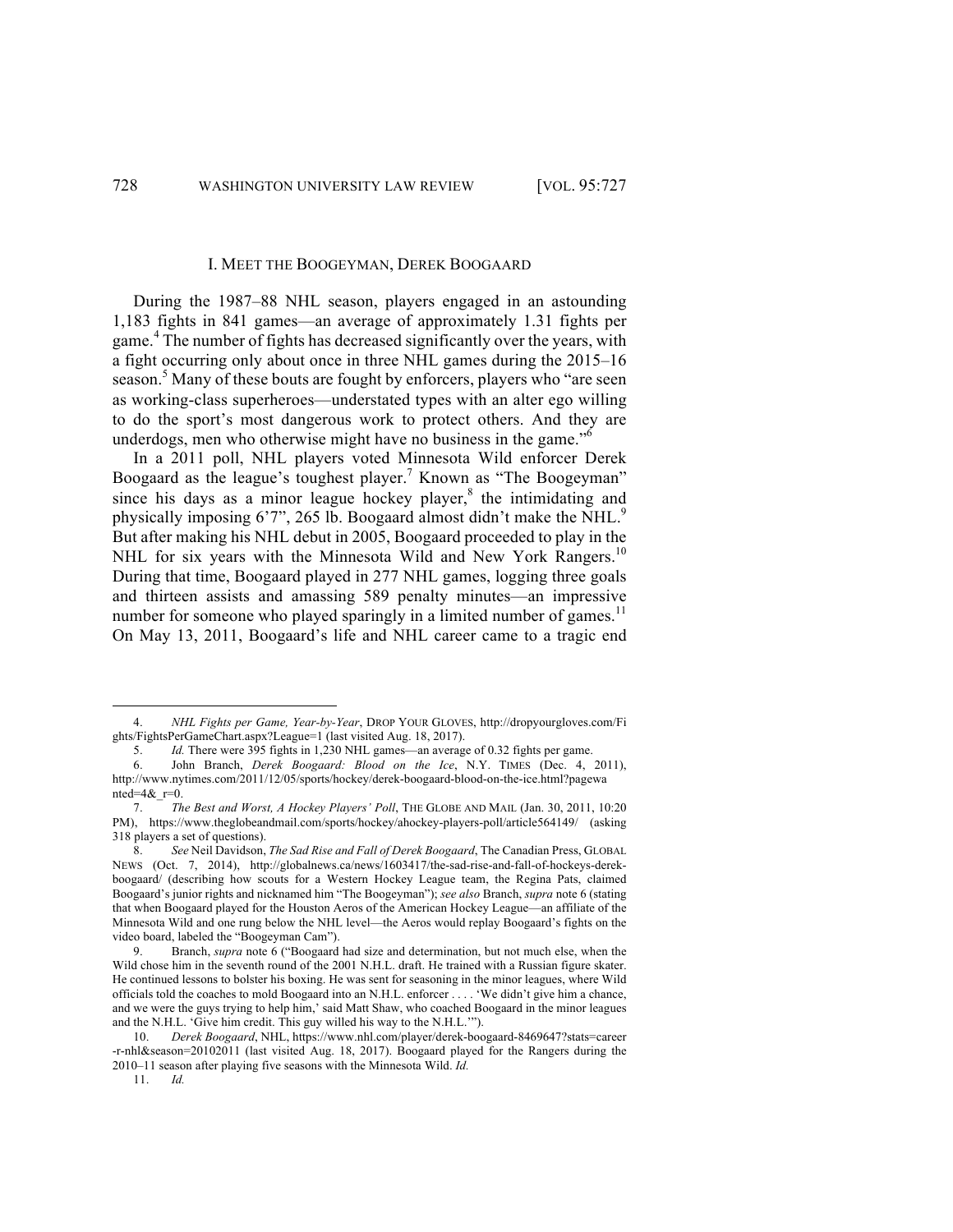when he died of an accidental pain medication overdose at the age of twenty-eight.<sup>12</sup>

Like other enforcers, Derek Boogaard struggled with injuries and attempted to conceal the many concussions he likely sustained during his NHL career.<sup>13</sup> His troubles with pain medication addiction began during the 2007–08 season with the Minnesota Wild, when doctors prescribed Boogaard pain medicine for his ailing back.<sup>14</sup> Engaging in fights and exposing himself to the dangers inherent in playing in the NHL only exacerbated the issue, as "Derek would have teeth knocked out and be prescribed vast amounts of painkillers by team doctors."<sup>15</sup> The following year, doctors prescribed Boogaard with Percocet (a combination of acetaminophen and oxycodone) after he underwent surgery on his nose and shoulder.<sup>16</sup> Whether as a result of medication or concussions, Boogaard's mental state began to suffer.<sup>17</sup> Later in 2009, "a doctor asked Boogaard to name every word he could think of that began with the letter R. He could not come up with any."<sup>18</sup>

NHL team physicians "prescribed Boogaard a total of 1,021 pills during the 2008–09 season with the Minnesota Wild." <sup>19</sup> Boogaard's drug addiction ultimately led to his admittance into the NHL's Substance Abuse Behavioral Health Program (SABH) in 2009.<sup>20</sup> Yet even while enrolled in the SABH, "there was little communication between doctors, so [Boogaard] would get a prescription from one doctor and then go to another for more pills."<sup>21</sup>

After participating in an "Aftercare Program" upon release from the SABH, Boogaard ultimately relapsed in 2010.<sup>22</sup> Despite being notified of

<u> Andrew Maria (1989)</u>

20. *Id.* at 282.

<sup>12.</sup> Davidson, *supra* note 8.

<sup>13.</sup> *See* Branch, *supra* note 6 ("There is no incentive to display weakness. Most enforcers do not acknowledge concussions, at least until they retire. Teams, worried that opponents will focus on sore body parts, usually disguise concussions on injury reports as something else. In Boogaard's case, it was often 'shoulder' or 'back,' two chronic ailments . . . .").

<sup>14.</sup> *Id.* Boogaard's back troubles likely began in the minor leagues, where "his back was so perpetually sore that he once could not stand up after lacing his skates." *Id.*

<sup>15.</sup> Davidson, *supra* note 8.

<sup>16.</sup> Branch, *supra* note 6. Boogaard had nose surgery, then surgery on his shoulder seven days later. *Id.* 

<sup>17.</sup> *Id.* At one point, "a neurologist asked Boogaard to estimate how many times his mind went dark and he needed a moment to regain his bearings after being hit on the head, probable signs of a concussion. Four? Five? Boogaard laughed. Try hundreds, he said." *Id.*

<sup>18.</sup> *Id.*

<sup>19.</sup> Melanie Romero, *Check to the Head: The Tragic Death of NHL Enforcer, Derek Boogaard, and the NHL's Negligence*—*How Enforcers Are Treated as Second-Class Employees*, 22 JEFFREY S. MOORAD SPORTS L.J. 271, 274 (2015).

<sup>21.</sup> Davidson, *supra* note 8. At one point, "Boogaard had at least 25 prescriptions for oxycodone and hydrocodone, a total of 622 pills from 10 doctors—eight Wild doctors, an oral surgeon in Minneapolis and a doctor from another team." *Id.*

<sup>22.</sup> Romero, *supra* note 19, at 282. *See also* John Branch, *In Hockey Enforcer's Descent, a Flood of Prescription Drugs*, N.Y. TIMES (June 4, 2012), http://www.nytimes.com/2012/06/0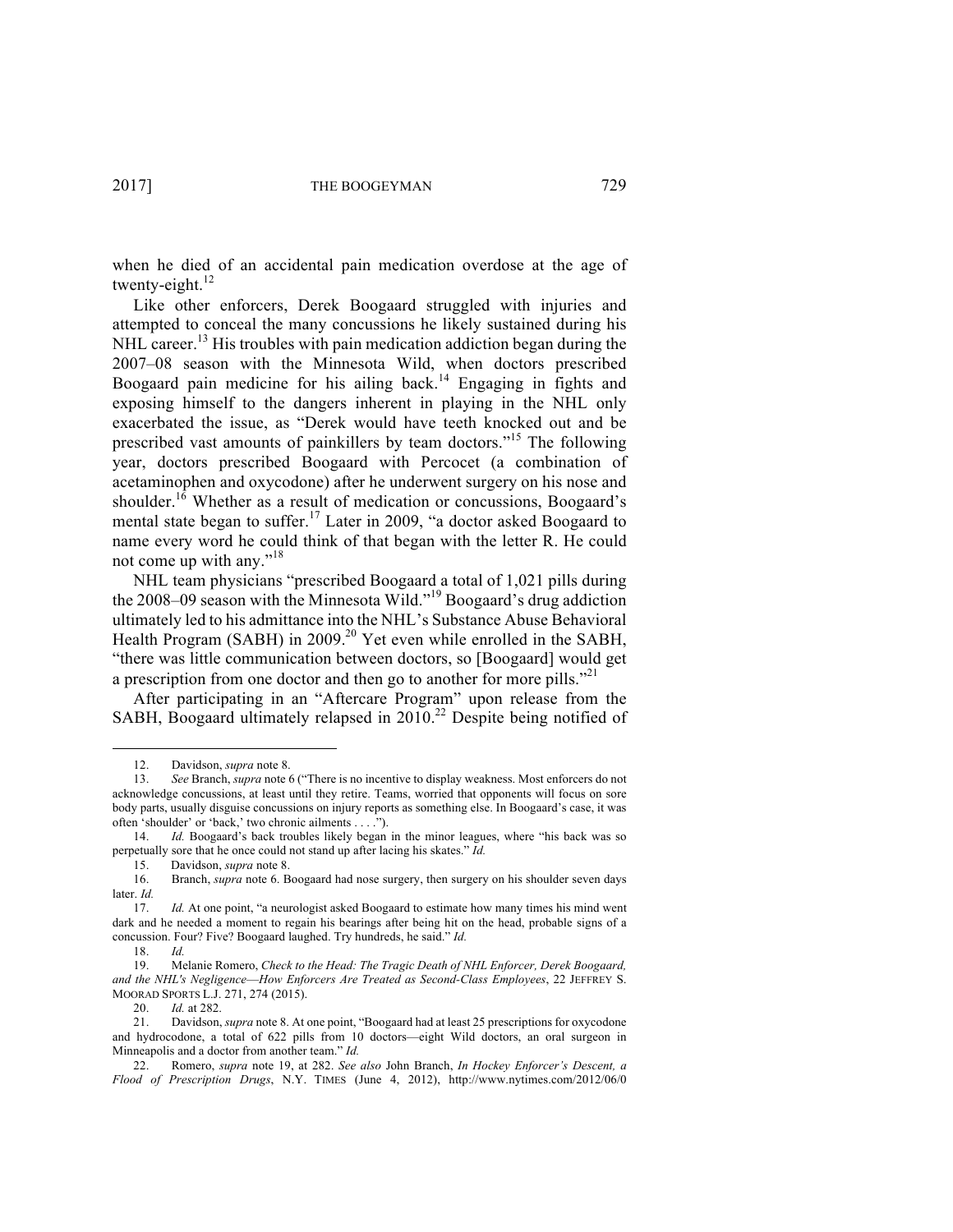the relapse by Boogaard's father, NHL physicians still prescribed Boogaard 366 pills during the 2010–11 season.<sup>23</sup> After six positive urine tests for Oxymorphone, Hydromorphone, and Hydrocode, the NHL finally admitted Boogaard into the SABH's Authentic Recovery Center for opioid dependence.<sup>24</sup> Even though Boogaard "resisted treatment and showed indifference in therapy sessions," he was released on his own recognizance "to attend his sister's college graduation."<sup>25</sup> One day later, Boogaard was found dead after he overdosed on pain medications.<sup>26</sup>

Posthumous tests indicated that Boogaard suffered from Chronic Traumatic Encephalopathy (CTE), a progressive neuro-degenerative disease.<sup>27</sup> CTE is likely caused, at least in part, by concussions.<sup>28</sup> The tests revealed that CTE mostly affected the areas of Boogaard's brain that "controlled judgment, inhibition, mood, behavior, and impulse control."<sup>29</sup>

Boogaard's Estate filed state-law negligence claims in Illinois against the NHL for failure to prevent over-prescription of addictive medications, failure to provide Boogaard with a chaperone upon his temporary release from the Authentic Recovery Center, and failure to warn Boogaard of the risks associated with leaving the facility.30 The Estate also alleged that the NHL negligently monitored Boogaard for brain trauma during his career, ultimately leading to Boogaard's death. $31$  On a motion to remand the case to state court, the court analyzed two of the Estate's claims and held that section 301—which provides an avenue for an employee to bring suit against their employer for a breach of contract between the employer and the employee's labor union—completely preempted those claims.<sup>32</sup>

<sup>4/</sup>sports/hockey/in-hockey-enforcers-descent-a-flood-of-prescription-drugs.html (noting that Boogaard's father spoke with a Rangers senior official in October, 2010 about Boogaard's "renewed drug problem.").

<sup>23.</sup> *Id.*; *see also* Davidson, *supra* note 8 (Boogaard was "still getting pills from Wild doctors" after he signed with the Rangers).

<sup>24.</sup> Romero, *supra* note 19, at 282–83.<br>25. *Id* at 283. However, it is interes 25. *Id* at 283*.* However, it is interesting to note that an NHL substance abuse counselor exchanged seven texts with Boogaard the night before he died. Davidson, *supra* note 8.

<sup>26.</sup> Romero, *supra* note 19, at 283.

<sup>27.</sup> Boogaard v. Nat'l Hockey League, 126 F. Supp. 3d 1010, 1015 (N.D. Ill. 2015).

<sup>28.</sup> Mayo Clinic Staff, *Chronic Traumatic Encephalopathy*, MAYO CLINIC, http://www.mayoclinic.org/diseases-conditions/chronic-traumatic-encephalopathy/basics/definition/co n-20113581 (last visited Aug. 18, 2017). Note that "CTE is a very controversial condition that is still not well understood. Researchers do not yet know the frequency of CTE in the population and do not understand the causes." *Id.*

<sup>29.</sup> *Boogaard*, 126 F. Supp. 3d at 1015–16.

<sup>30.</sup> Nelson v. Nat'l Hockey League, 20 F. Supp. 3d 650, 655 (N.D. Ill. 2014).

<sup>31.</sup> *Id.* at 653*.*

<sup>32.</sup> *Id.* at 652*.* The court only analyzed Counts III and IV to determine whether to remand the case to Illinois state court. Because the court found that Counts III and IV were preempted by section 301, it denied the Estate's motion to remand. *Id.* at 658–59. "Complete" preemption occurs where "certain federal statutes are construed to have such 'extraordinary' preemptive force that state-law claims coming within the scope of the federal statute are transformed, for jurisdictional purposes, into federal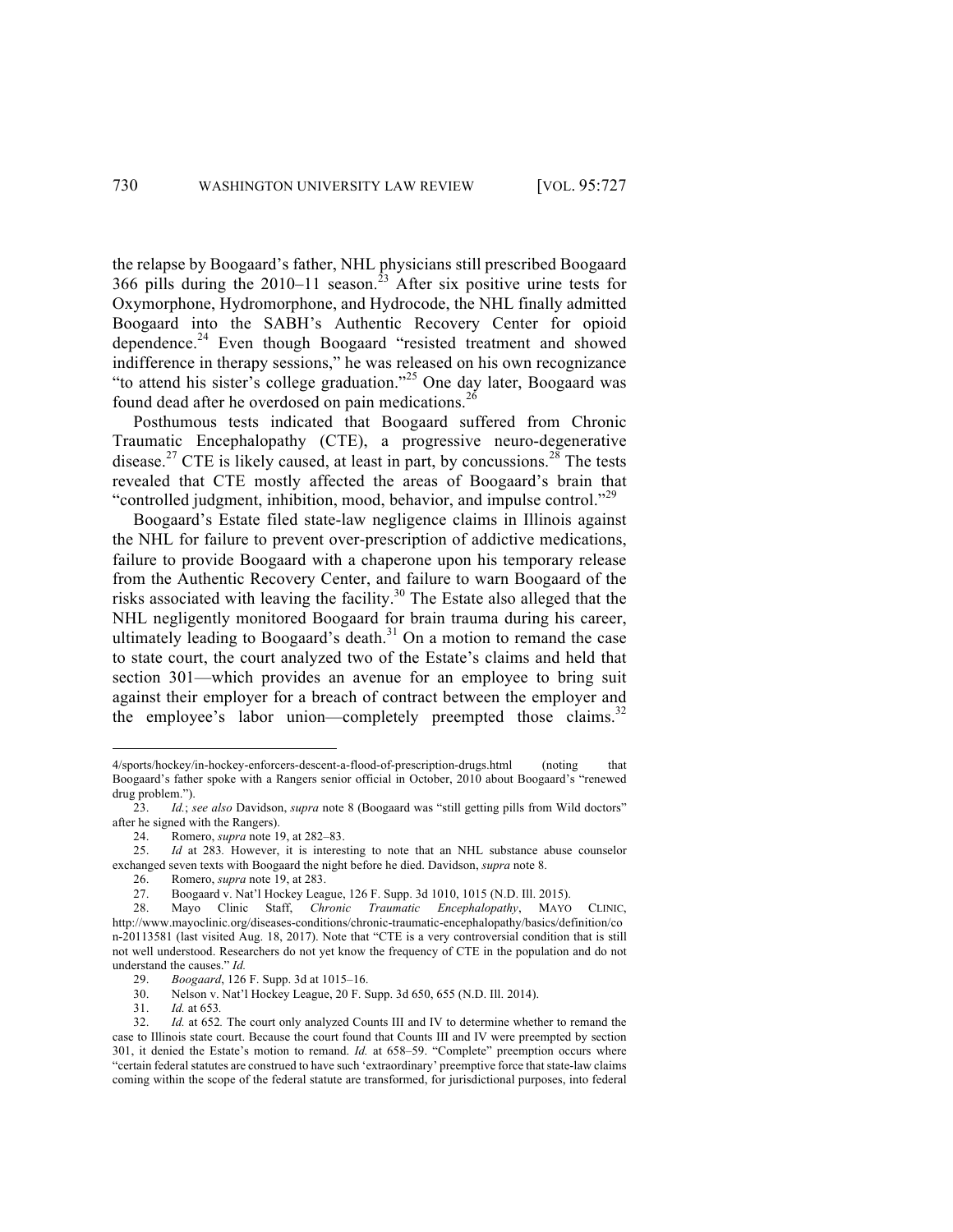Because the NHL's Collective Bargaining Agreement (CBA) governed player safety, the preempted claims would need to be based on a breach of contract under section 301. <sup>33</sup> After the subsequent court in *Boogaard* determined that the remaining claims were also preempted by section 301, the Estate was left with no recourse or relief on those claims because the statute of limitations had already run.<sup>34</sup>

### II. HISTORY OF THE LMRA

Congress enacted the National Labor Relations Act (NLRA) "to give employees the right to collective bargaining."<sup>35</sup> It can preempt state regulation when such regulation "interferes with the rights and duties of parties to a collective bargaining agreement."<sup>36</sup> Section 301 of the LMRA provides an avenue for an employee to sue their employer for a violation of  $a$  CBA.<sup>37</sup> By enacting section 301, Congress intended to provide federal courts with jurisdiction to enforce CBAs and to "compel uniformity in the application of federal labor law."<sup>38</sup>

Congress's power to preempt is derived from the Commerce Clause of the United States Constitution, which allows Congress "to regulate labor relations in industries affecting interstate commerce."39 Preemption occurs where "a local regulation ' . . . conflicts with federal law or would frustrate the federal scheme."<sup>40</sup> Therefore, section 301 preempts a "state rule that purports to define the meaning or scope of a term in a contract suit" to ensure

claims—i.e., completely preempted." Sullivan v. Am. Airlines, Inc., 424 F.3d 267, 272 (2d Cir. 2005). Complete preemption differs from "ordinary" preemption in that a case cannot be removed from state court to federal court if the defendant raises an ordinary preemption defense. *Id.* at 273; *see also*  Caterpillar Inc. v. Williams, 482 U.S. 386, 393 (1987).

<sup>33.</sup> *Id.* at 657–58*.*

<sup>34.</sup> *See infra* notes 183 and 186; *see also Boogaard*, 126 F. Supp. 3d at 1027.

<sup>35.</sup> Robert E. Oakes, Miller v. AT&T Network Systems*: Toward Consistency in Collective Bargaining Agreement Preemption of State Law Causes of Action*, 21 PAC. L. J. 201, 204 (1989).

<sup>36.</sup> *Id.* at 205.

<sup>37.</sup> Tara Selver, *Labor Law*—*The United States Supreme Court Alters National Labor Policy:*  Bowen v. United States Postal Service, 16 N.M. L. REV. 153, 153 (1986) (noting that "Section 301 of the Labor Management Relations Act provides the basis for an employee's right to sue the employer for violation of a collective bargaining agreement."); *see also* Martha E. Lipchitz, *Section 301 of Labor Management Act Preempts State Discrimination Claims Requiring Interpretation of Corresponding Agreements*—Fant v. New England Power Service Co., 239 F.3d 8 (1st Cir. 2001), 35 SUFFOLK U. L. REV. 429, 429 (2001) (stating that section 301 "provides a federal cause of action in suits alleging violations of a collective bargaining agreement (CBA)").

<sup>38.</sup> Oakes, *supra* note 35, at 206; *see also* Local 174 v. Lucas Flour Co*.*, 369 U.S. 95, 104 (1962) (concluding that "in enacting § 301 Congress intended doctrines of federal labor law uniformly to prevail over inconsistent local rules").

<sup>39.</sup> Oakes, *supra* note 35, at 202–03. The Supremacy Clause also provides Congress with the power to preempt. Allis-Chalmers Corp. v. Lueck, 471 U.S. 202, 208 (1985) ("Congress' power to preempt state law is derived from the Supremacy Clause of Art. VI of the Federal Constitution.").

<sup>40.</sup> *Allis-Chalmers,* 471 U.S. at 209 (quoting Malone v. White Motor Corp., 435 U.S. 497, 504 (1978)).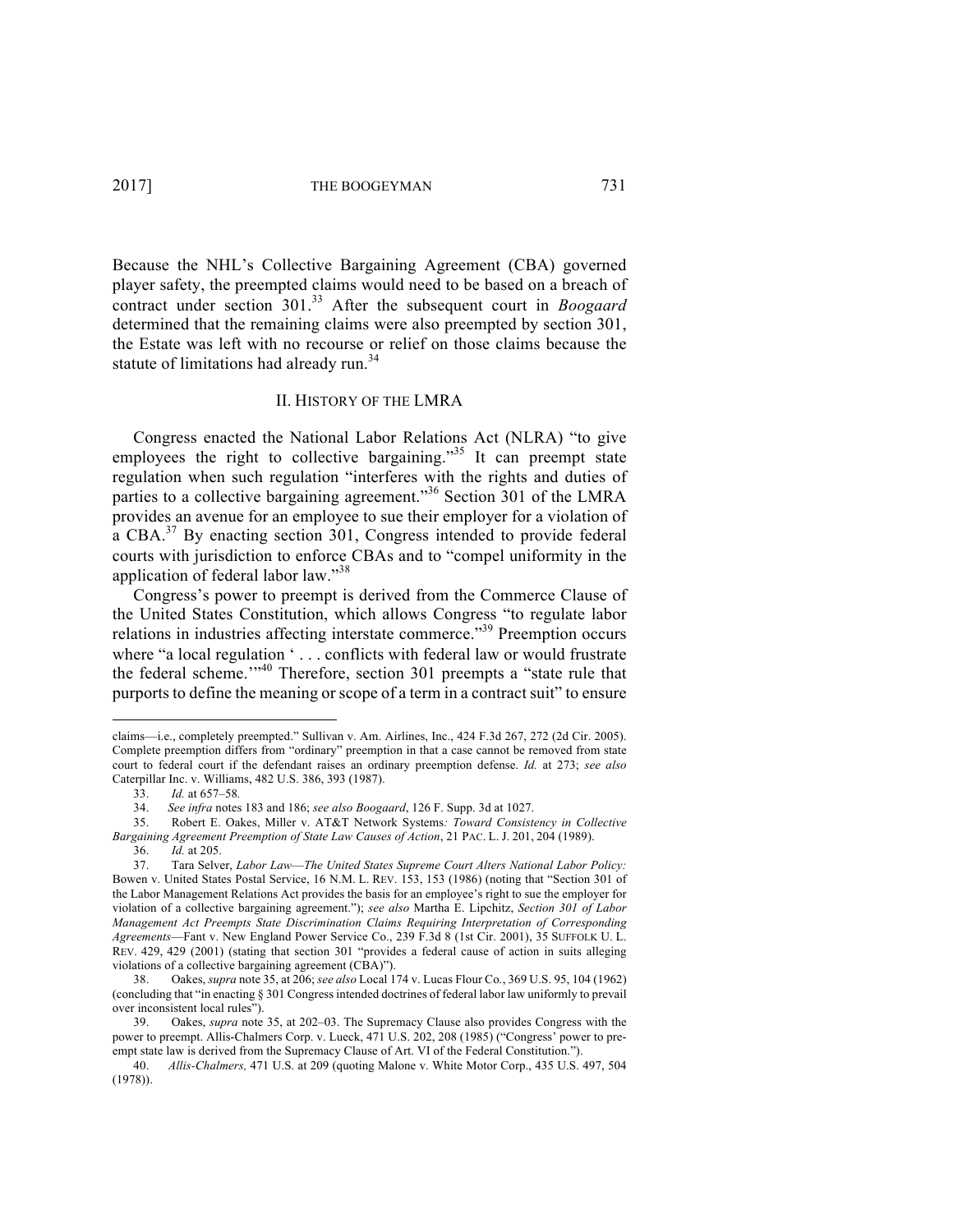uniformity of enforcement.<sup>41</sup> For instance, "when resolution of a state law claim is substantially dependent upon analysis of the terms of an agreement made between the parties in a labor contract, that claim must either be treated as a § 301 claim . . . or dismissed as pre-empted by federal laborcontract law."<sup>42</sup>

Initially, section 301 only preempted suits that alleged contract violations.43 However, as the Court in *Allis-Chalmers Corp. v. Lueck* elucidated, "if the policies that animate § 301 are to be given their proper range  $\ldots$  the pre-emptive effect of § 301 must extend beyond suits alleging contract violations."<sup>44</sup> That Court worried that litigants could otherwise circumvent the application of section 301 by masking contract claims as tort claims, thereby evading the uniform application of federal labor law.<sup>45</sup> For instance, in *Lingle v. Norge Division of Magic Chef, Inc.*, the plaintiff argued that her employer retaliated against her for filing a worker's compensation claim, which constituted a state-law tort.<sup>46</sup> The Seventh Circuit held that section 301 preempted the plaintiff's retaliatory discharge claim because "the facts underlying that claim were the same as those applicable to a grievance under the just cause provision of the  $[CBA]$ ."<sup>47</sup> However, the Supreme Court disagreed, stating:

[E]ven if dispute resolution pursuant to a [CBA], on the one hand, or state law, on the other, would require addressing precisely the same set of facts, as long as the state-law claim can be resolved without interpreting the agreement itself, the claim is 'independent' of the agreement for  $\S 301$  pre-emption purposes.<sup>48</sup>

Therefore, preemption will not necessarily result when a labor contract (such as a CBA) provides an employee with "a remedy for conduct that also

 

45. *Id.* at 212.

<sup>41.</sup> *Id.* at 210.

<sup>42.</sup> *Id.* at 220. Section 301 enjoys a particularly broad scope because it was designed to favor arbitration. Arbitrators, and not the courts, are vested with authority to interpret labor contracts. Therefore, the "preference for arbitration further ensures that federal rather than state law will govern the construction of labor contracts." Stephen F. Befort, *Demystifying Federal Labor and Employment Law Preemption*, 13 LAB. L. 429, 435 (1998).

<sup>43.</sup> *Allis-Chalmers*, 471 U.S. at 202.<br>44. *Id.* at 210. According to the Cou

Id. at 210. According to the Court, "questions relating to what parties to a labor agreement agreed, and what legal consequences were intended to flow from breaches of that agreement, must be resolved by reference to uniform federal law, whether such questions arise in the context of a suit for breach of contract or in a suit alleging liability in tort." *Id.* at 211. In *Allis-Chalmers*, the plaintiff brought a state-law tort claim against her employer, Allis-Chalmers, for bad-faith handling of an insurance claim. *Id.* at 205–06. Plaintiff filed a disability claim with the insurance company after getting injured on the job. *Id.* at 205. His claim was approved, and he received disability benefits, but Allis-Chalmers allegedly interfered with the payments. *Id.*

<sup>46.</sup> 486 U.S. 399, 399 (1988).

<sup>47.</sup> Befort, *supra* note 42, at 435.

<sup>48.</sup> *Lingle*, 486 U.S. at 409–10.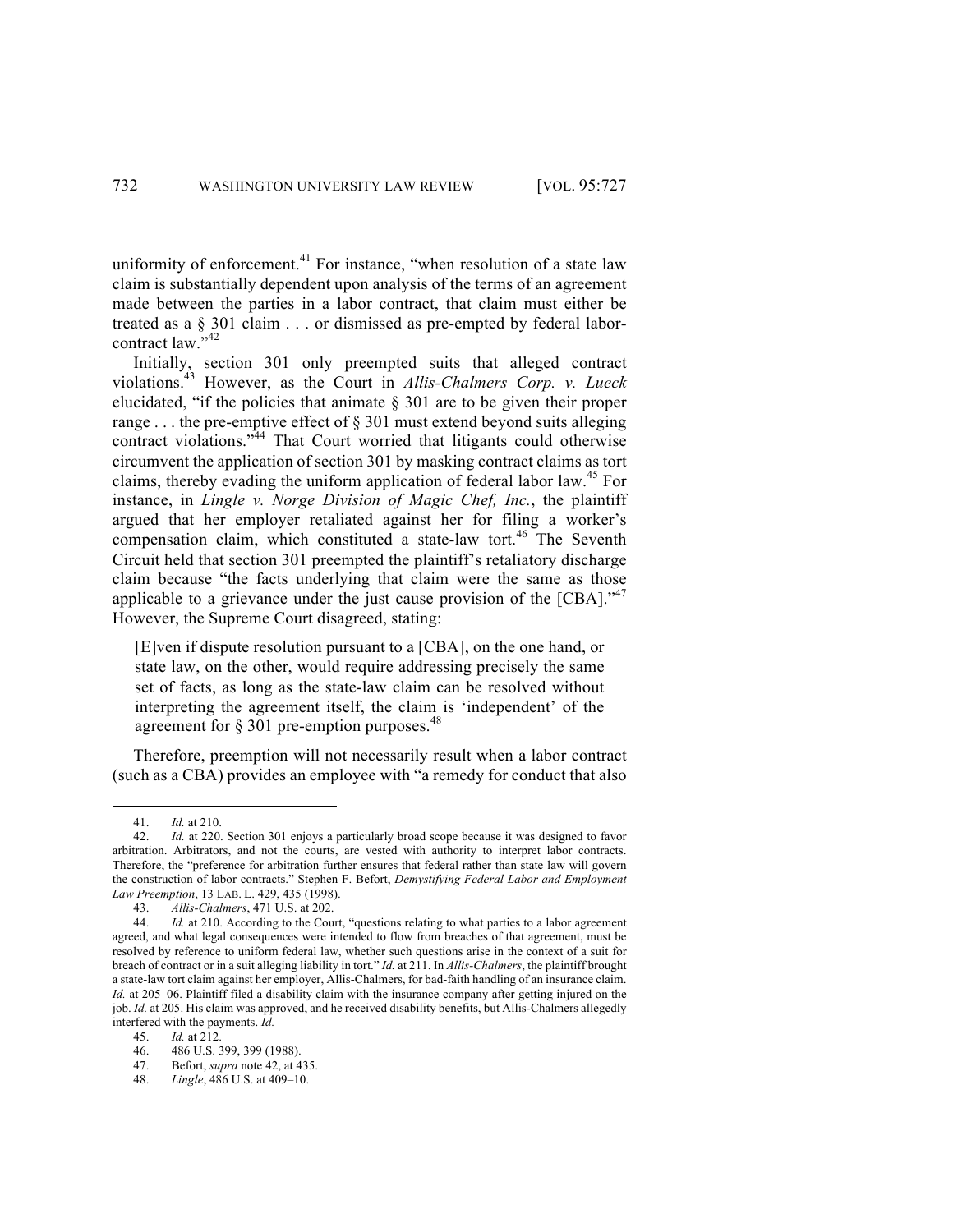violates state law." <sup>49</sup> Instead, preemption is only limited to circumstances in which courts are required to interpret the CBA to resolve the claim.<sup>50</sup> That is, if resolution of the claim requires the court to interpret the CBA itself, then the claim is preempted; however, if the claim can be resolved without interpreting the CBA, then the claim will *not* be preempted. <sup>51</sup> As the Court in *Allis-Chalmers* asserted, section 301 will preempt a tort claim that is "inextricably intertwined with consideration of the terms of the labor contract."<sup>52</sup>

Thus, the analysis appears to be straightforward—whenever a state-law claim, including claims for tortious conduct, necessarily requires an interpretation of the CBA's provisions in order to be resolved, the claim is preempted by section 301. However, as the following analysis of NFL cases and *Boogaard* will demonstrate, section 301 preemption can result in unforeseen and likely unintended negative consequences for litigants.

# III. DIFFERING RESULTS REGARDING SECTION 301 PREEMPTION FOR STATE/COMMON LAW CAUSES OF ACTION IN NFL CASES

Prior to *Boogaard*, several NFL players or their estates filed suit against the NFL and their respective teams for tortious conduct, including their failure to warn about the risks of concussions.<sup>53</sup> Many of these claims alleged that the NFL was negligent, and several cases demonstrated that even with a CBA in place, section 301 may not preempt those claims when a lack of connection exists between the claims and the CBA. Reasons that negated section 301 preemption included: 1) the NFL's duties owed to the players did not arise out of the CBA;<sup>54</sup> 2) the CBA did not require a player to receive treatment at an NFL team's facility;<sup>55</sup> and 3) while the NFL's duty owed to the player could be ascertained by examining the NFL's legal relationship with the player as established by the CBA, a separate state-law

<sup>&</sup>lt;u> Andrew Maria (1989)</u> 49. Befort, *supra* note 42, at 435.<br>50 *Id* Claims typically preemp

Id. Claims typically preempted by section 301 include: "a. Claims concerning benefits provided under the terms of a collective bargaining agreement; b. Contract claims alleging that the employer breached a promise to an employee covered by a collective bargaining agreement; c. Tort claims alleging a failure of a union to fulfill duties under a collective bargaining agreement to maintain a safe working environment; and d. Claims alleging a breach of an implied covenant of good faith and fair dealing." *Id.* at 436.

<sup>51.</sup> *See* Cramer v. Consolidated Freightways, Inc*.*, 255 F.3d 683, 691 (9th Cir. 2001) (en banc) ("If the plaintiff's claim cannot be resolved without interpreting the applicable CBA . . . it is preempted. Alternatively, if the claim may be litigated without reference to the rights and duties established in a CBA . . . it is not preempted.").

<sup>52.</sup> Allis-Chalmers Corp. v. Lueck, 471 U.S. 202, 213 (1985).

<sup>53.</sup> *See* Michael Telis, *Playing Through the Haze: The NFL Concussion Litigation and Section 301 Preemption*, 102 GEO L.J. 1841, 1855 (2014).

<sup>54.</sup> Green v. Arizona Cardinals Football Club LLC, 21 F. Supp. 3d 1020, 1028 (E.D. Mo. 2014).

<sup>55.</sup> Bentley v. Cleveland Browns Football Co., 958 N.E.2d 585, 590 (Ohio Ct. App. 2011).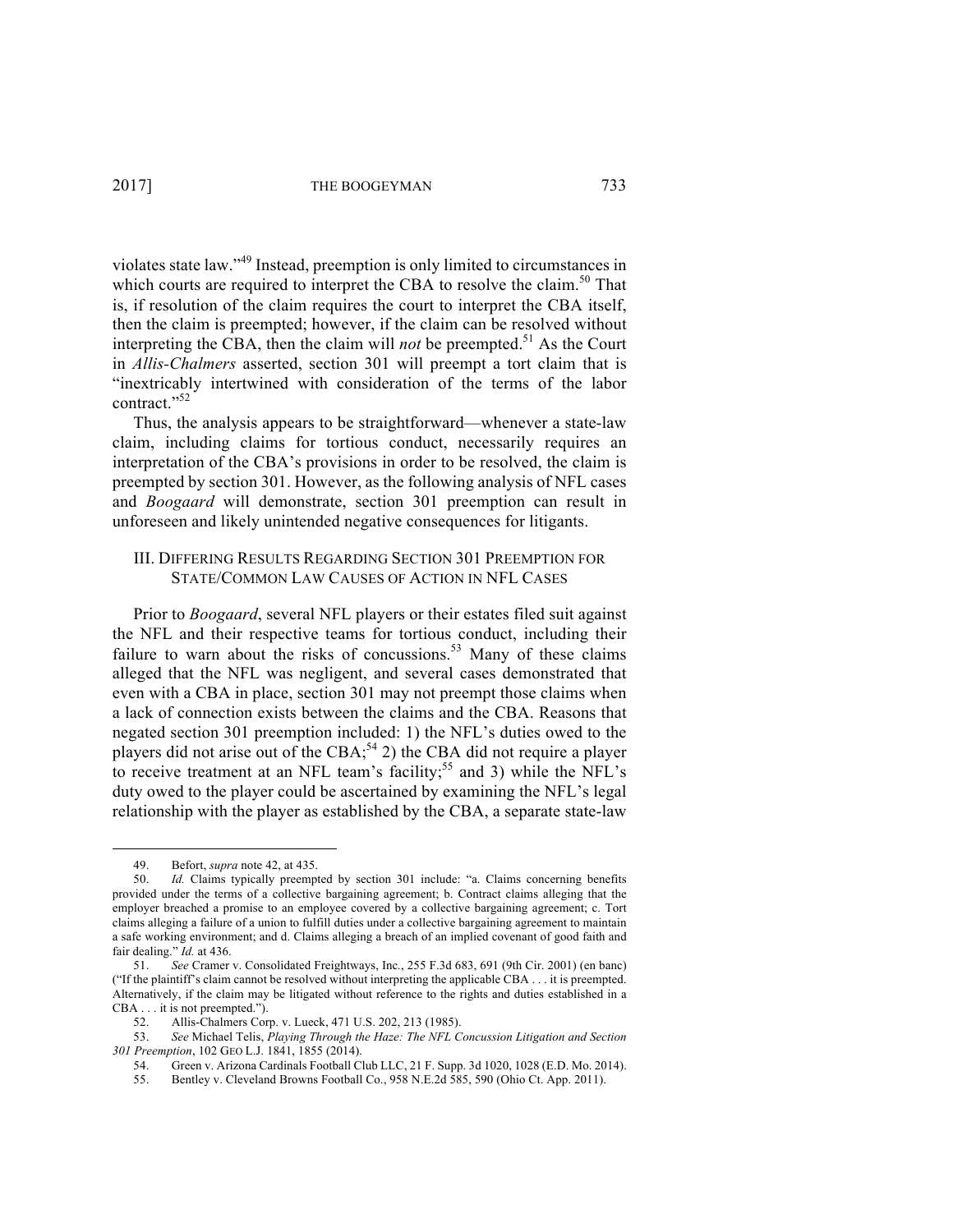claim also clearly defined the duties owed by the NFL to their players, independent of the CBA. 56

However, section 301 preempted the state-law claims in other cases.<sup>57</sup> Section 301 preemption prevailed for the following reasons: 1) the extent of the duties allegedly breached by the NFL—by virtue of being the NFL player's employer—required an analysis and interpretation of the CBA;<sup>58</sup> 2) because a sports league does not owe a common-law duty to protect players from mistreatment by individual teams, the extent of the duties voluntarily assumed by the league required an analysis and interpretation of the CBA;  $^{59}$ and 3) consultation of the CBA was required because the player failed to show that his injuries were sustained when a CBA was not in effect.<sup>60</sup> An analysis of the cases in which section 301 did and did not preempt the claims follows below.

# *A. Instances of No Preemption under Section 301*

# *1. Green v. Arizona Cardinals Football Club LLC*

In *Green v. Arizona Cardinals Football Club LLC*, three former football players and their wives sued the Arizona Cardinals and alleged that the team owed the players a duty to maintain a safe working environment, a duty not to expose them to unreasonable risks of harm, and a duty to warn them about the existence of concealed dangers after they sustained multiple concussions.<sup>61</sup> The court ruled that the Cardinals' duties owed to the players did not arise out of the CBA and therefore could be evaluated without its interpretation. 62

The court determined that the players' negligence claims existed independently of the CBA and derived from common law duties to maintain a safe working environment, to refrain from exposing the players to unreasonable risks of harm, and to warn the players about dangers that were not reasonably foreseeable.<sup>63</sup> Despite the existence of a Joint Committee on Player Safety and Welfare established within the CBA, the court stated that

<u> Andrew Maria (1989)</u>

62. *Id.* at 1020.

63. *Id.* at 1027.

<sup>56.</sup> Williams v. Nat'l Football League, 582 F.3d 863, 875–76 (8th Cir. 2009).

<sup>57.</sup> *See* cases cited *infra* notes 58–60.

<sup>58.</sup> *Williams*, 582 F.3d at 881.

<sup>59.</sup> Dent v. Nat'l Football League, No. C 14-02324 WHA, 2014 WL 7205048, at \*3–4 (N.D. Cal. Dec. 17, 2014).

<sup>60.</sup> Duerson v. Nat'l Football League, Inc., No. 12 C 2513, 2012 WL 1658353, at \*2–3 (N.D. Ill. May 11, 2012).

<sup>61.</sup> Green v. Arizona Cardinals Football Club LLC, 21 F. Supp. 3d 1020, 1024 (E.D. Mo. 2014). The players further alleged that the team "knew or should have known 'for many years' that the sort of brain trauma to which the Players were exposed can lead to neurological impairments, including Chronic Traumatic Encephalopathy (CTE)." *Id.*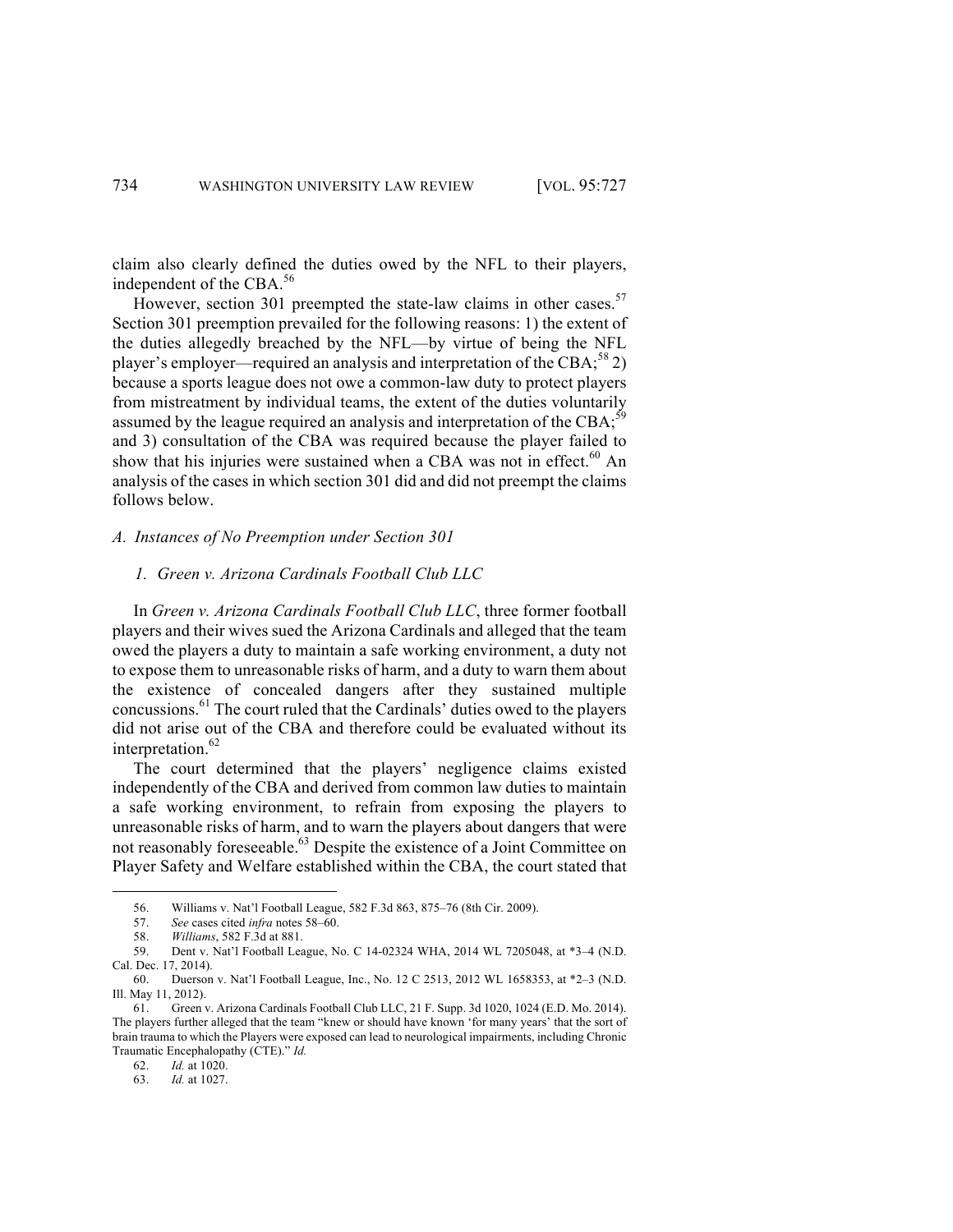"[m]ere reference to part of a CBA is insufficient for preemption; the relevant inquiry is whether the resolution of the claim depends upon the meaning of the CBA."<sup>64</sup>

*Green* highlights an important aspect of section 301 preemption although a CBA may appear to define certain duties owed to an employee (thus invoking preemption), preemption may be precluded due to preexisting common law duties derived from an employer-employee relationship.<sup>65</sup> Importantly, the court ruled that the CBA may not be used as a defense by the Cardinals to limit their duty of care.<sup>66</sup> That is, a CBA may not limit a duty of care (and invoke section 301 preemption) that is already prescribed by common law.

### *2. Bentley v. Cleveland Browns Football Co.*

In *Bentley v. Cleveland Browns Football Co.*, Cleveland Browns player LeCharles Bentley filed a complaint against the Browns alleging fraud and negligent misrepresentation.<sup>67</sup> After relying on representations by the Browns that their training facility was world class, Bentley used the Browns' training facility to receive physical therapy treatment and subsequently received a staph infection.<sup>68</sup>

The court held that Bentley's claims did not implicate the CBA and were not dependent upon an analysis of the CBA.<sup>69</sup> The fact that "nothing in the CBA required Bentley to use the Cleveland Brown's facility" proved to be central to the court's reasoning.<sup>70</sup> The court noted that Bentley was free to choose any rehabilitation facility in the country and that doing so would not have contravened the CBA.<sup>71</sup>

*Bentley* introduces an important aspect to section 301 preemption: if a player is free to receive rehabilitation services at facilities unaffiliated with

<sup>64.</sup> *Id.* at 1028.

<sup>65.</sup> *Id.* at 1029. According to the court, "the terms of the CBAs would not be part of the plaintiff's claims, which derive from and can be adjudged in accordance with standards set forth in the Missouri common law." *Id.*

<sup>66.</sup> *Id.* at 1030. Notably, the court determined that the players' status as employees provided them with a right to rely on the Cardinals' absence of a warning about the dangers of their profession, and that "[a]ny contractual terms that alter these common law rights would take the form of a defense and could not serve as the basis for removal." *Id.*

<sup>67.</sup> Bentley v. Cleveland Browns Football Co*.*, 958 N.E.2d 585, 585 (Ohio Ct. App. 2011).

<sup>68.</sup> *Id.* at 587. Bentley alleged that the Browns' head athletic trainer said the facility was a "'world class facility' with a strong track record for successfully rehabilitating other Cleveland Browns players." *Id.*

<sup>69.</sup> *Id.* at 589. The court followed precedent established in *Jurevicius v. Cleveland Browns Football Co., LLC*, 958 N.E.2d 585 (Ohio Ct. App. 2011), in which Jurevicius filed suit against the Browns for fraud and negligent misrepresentation after also receiving a staph infection at the Browns' training facility.

<sup>70.</sup> *Id.* at 590.

<sup>71.</sup> *Id.*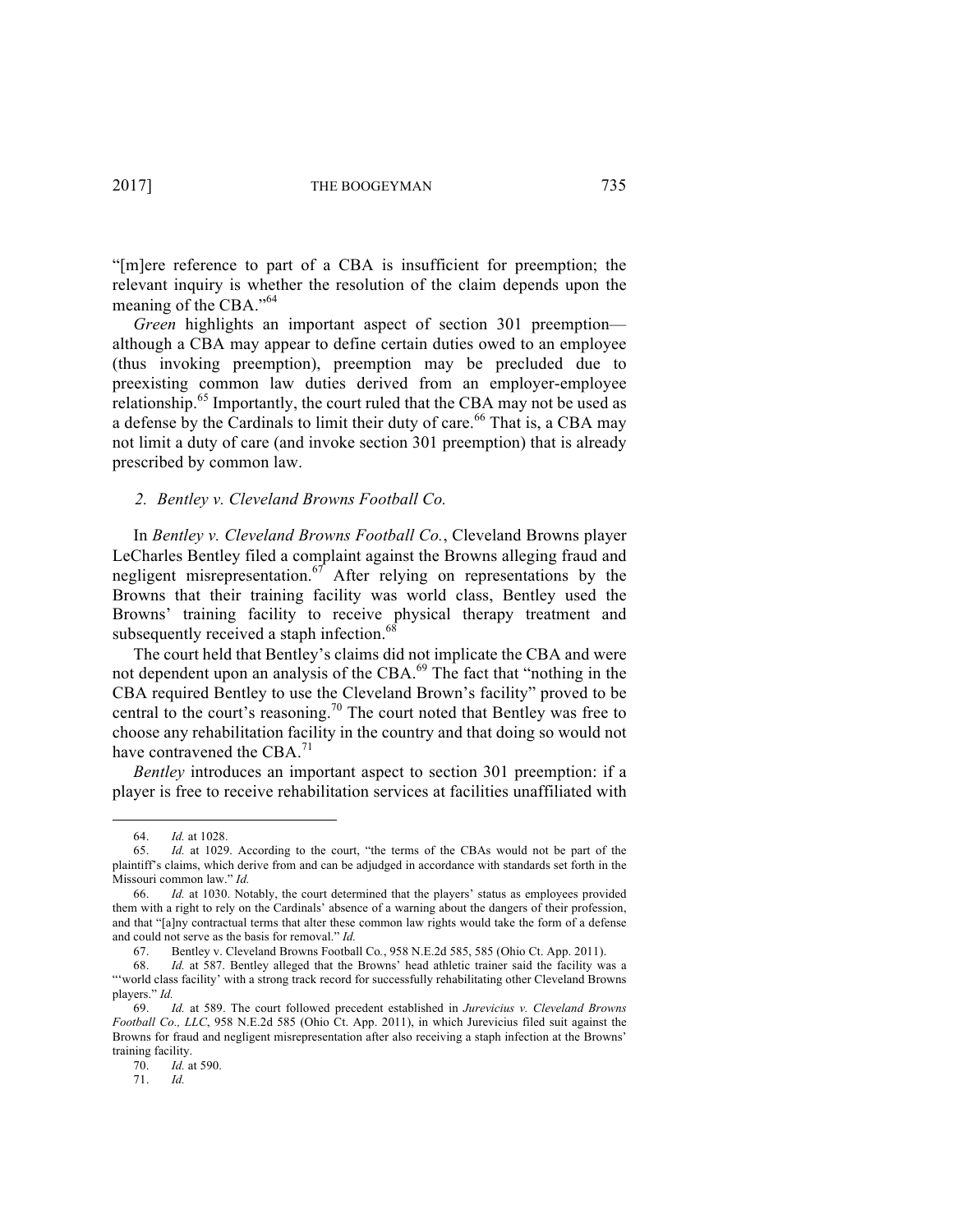the team/league, then interpretation or analysis of the CBA is not required even when a player ultimately chooses to receive rehabilitation treatment from the team/league.

# *3. Williams v. National Football League*

In *Williams v. National Football League*, the NFL suspended several players after they tested positive for a banned substance.<sup>72</sup> The players' union alleged a breach of contract under the LMRA by the NFL, a violation of the Minnesota Drug and Alcohol Testing in the Workplace Act (DATWA), and a violation of the Minnesota Consumable Products Act.<sup>73</sup>

DATWA afforded an opportunity for employees to explain a positive drug test and have it verified by a confirmatory test before an employer could impose discipline. <sup>74</sup> DATWA specifically addressed CBAs, noting that it did not limit parties from agreeing to a drug testing program that met or exceeded the minimum standards set forth in DATWA.75 The NFL argued that section 301 preempted the players' DATWA claim because the court would necessarily be required to "construe the terms" of the NFL's policy banning the use of certain substances "in order to determine whether its protections for players 'meets or exceeds' DATWA's protections."<sup>76</sup>

The court disagreed, explaining that if a CBA met or exceeded the protections set forth in DATWA, then an employee simply retains two possible claims—one for breach of contract under section 301 and one under DATWA.<sup>77</sup> Thus, section 301 preemption did not apply.<sup>78</sup> *Williams* is significant because it recognizes that separate state-law claims that clearly proscribe conduct by an employer may be litigated without section 301 preemption. Further, even if a violation of a state-law claim (such as DATWA) also constitutes a breach of the CBA, section 301 does not preempt the state-law claim so long as the claim does not require CBA interpretation—instead, the employee may retain two separate causes of action.

<sup>72.</sup> Williams v. Nat'l Football League, 582 F.3d 863, 863 (8th Cir. 2009).

<sup>73.</sup> *Id.*

<sup>74.</sup> *Id.* at 874–75. "DATWA governs drug and alcohol testing in the Minnesota workplace by imposing 'minimum standards and requirements for employee protection' with regard to an employer's drug and alcohol testing policy . . . . DATWA also requires that an employer provide an employee, who tests positive for drug use, with 'written notice of the right to explain the positive test' . . . and the ability to 'request a confirmatory retest of the original sample at the employee's or job applicant's own expense . . . . . *"' Id.* at 874.<br>75. *Id.* at

<sup>75.</sup> *Id.* at 875.

<sup>76.</sup> *Id.*

<sup>77.</sup> *Id.* at 875–76.

<sup>78.</sup> *Id.* at 876.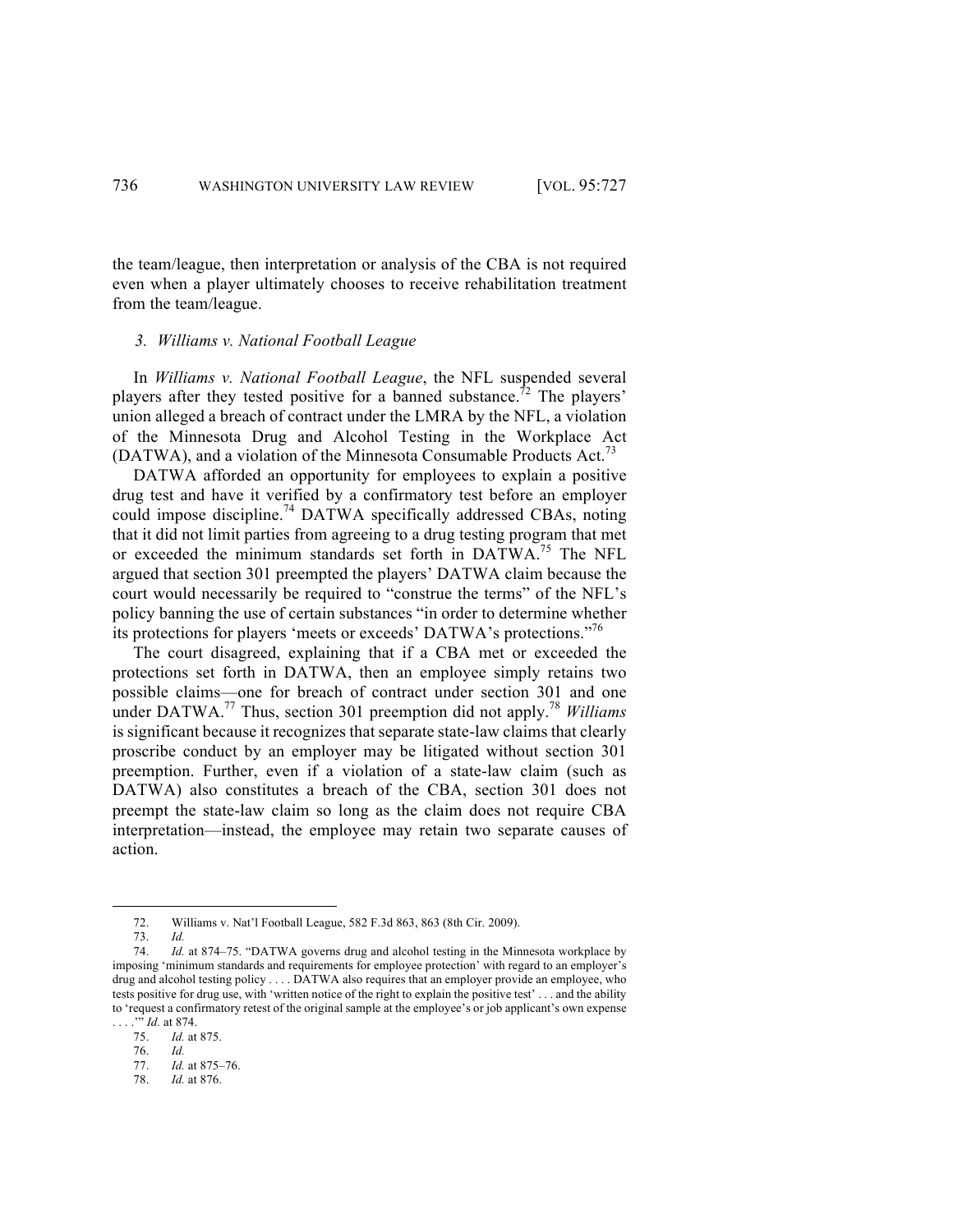# *B. Instances of Preemption under Section 301*

#### *1. Williams v. National Football League*

In *Williams*, the court found that claims for breach of fiduciary duty, negligence, and gross negligence were preempted by section 301.79 The players alleged that the NFL knew that a certain product contained the banned substance bumetanide and failed to disclose this fact to the players.<sup>80</sup> The players asserted that the NFL's duty to disclose this information arose from their fiduciary duty as an employer under Minnesota law.<sup>81</sup> However, the court found that "whether the NFL or the individual defendants owed the Players a duty to provide such a warning cannot be determined without examining the parties' legal relationship and expectations as established by the CBA and the Policy."<sup>82</sup>

### *2. Dent v. National Football League*

In *Dent v. National Football League*, NFL players sued the NFL and asserted several claims relating to improper administration of pain medications including fraud, negligent misrepresentation, and negligent hiring of medical personnel.<sup>83</sup> The NFL argued that the fraud and negligence claims were preempted by section  $301$ .<sup>84</sup> The court found that no common law duty existed for a sports league to protect players from alleged mistreatment by individual teams  $\frac{85}{3}$  and concluded that to determine the extent of the NFL's negligence in failing to oversee the clubs' medication abuse, "it would be essential to take into account the affirmative steps the NFL has taken to protect the health and safety of the players, including the administration of medicine."<sup>86</sup> Because the CBA contained the duties owed

 

84. *Id.* at \*2.

86. *Id.* at \*7.

<sup>79.</sup> *Id.* at 881.

<sup>80.</sup> *Id.*

<sup>81.</sup> *Id.*

<sup>82.</sup> *Id.*

<sup>83.</sup> Dent v. Nat'l Football League, No. C 14-02324 WHA, 2014 WL 7205048, at \*1 (N.D. Cal. Dec. 17, 2014). The pain medications included "opioids, Toradol, and other non-steroidal antiinflammatory medications, local anesthetics, and combinations thereof—all in an effort to return players to the game, rather than allow them to rest and heal properly from serious, football-related injuries." *Id.* The other claims asserted included declaratory relief, medical monitoring, fraudulent concealment, negligence per se in relation to several federal and state laws, loss of consortium, and negligent retention of medical personnel. *Id.* 

<sup>85.</sup> *Id.* "There is simply no case law that has imposed upon a sports league a common law duty to police the health-and-safety treatment of players by the clubs." *Id.* at \*3.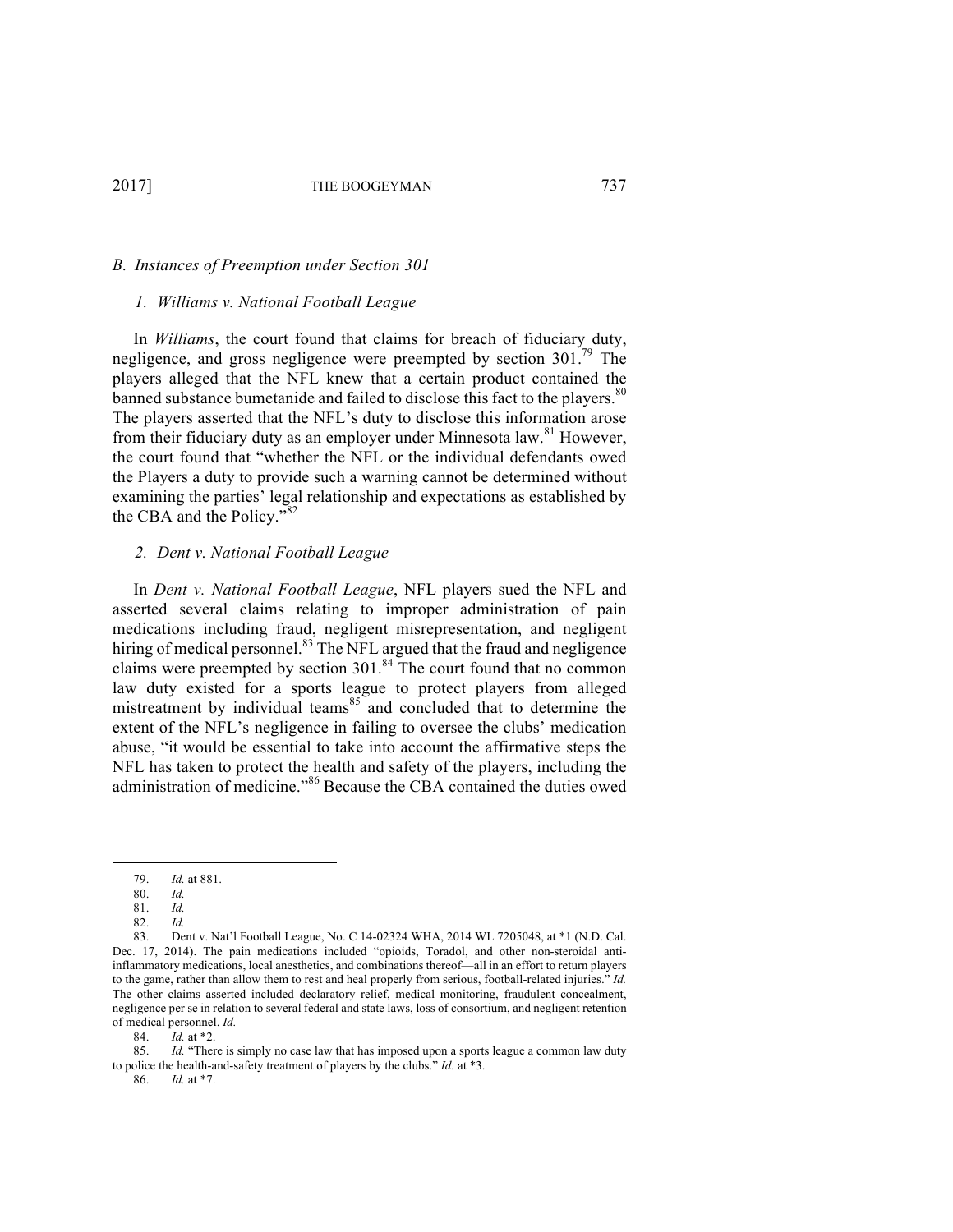to its players and the affirmative steps the NFL undertook, section 301 preempted the common law negligence claims.<sup>87</sup>

# *3. Duerson v. National Football League, Inc.*

In *Duerson v. National Football League, Inc.*, David Duerson committed suicide after sustaining multiple concussions during his NFL career.<sup>88</sup> The complaint alleged that the NFL failed to educate Duerson about the risks of sustaining concussions and continuing to play football after sustaining concussions.<sup>89</sup> Although the NFL contended that the estate's claims were dependent upon analysis of two of its CBAs,  $^{90}$  the estate asserted that neither CBA was relevant because its allegations referenced a time period in which neither CBA was in effect.<sup>91</sup>

The court recognized that the complaint used the words "throughout his career"<sup>92</sup> and referred to other concussive episodes that occurred at unspecified times; therefore, the estate could not prove that CTE resulted from concussions sustained only when the CBAs were not in effect.<sup>93</sup>

The court then turned to whether the CBAs had to be interpreted to resolve the estate's claims.<sup>94</sup> The NFL identified several provisions within its CBA that outlined the NFL's duty, including a provision that required an NFL club's physician to advise the player of health problems and a provision that required clubs to have a board-certified orthopedic surgeon as a club physician. $95$ 

The court concluded because these provisions might "impose a duty on the NFL's clubs to monitor a player's health and fitness to continue to play

<sup>87.</sup> *Id.* "The NFL addressed the problem of adequate medical care for players in at least one important and effective way, i.e., through a bargaining process that imposed uniform duties on all clubs—without diminution at the whim of individual state tort laws." *Id.*

<sup>88.</sup> Duerson v. Nat'l Football League, Inc., No. 12 C 2513, 2012 WL 1658353, at \*1 (N.D. Ill. May 11, 2012). Duerson allegedly "'sustained at least three (3) documented concussive brain traumas, in 1988, 1990 and 1992, as well as numerous undocumented concussive brain traumas,'" and "played through the concussions because he was unaware that doing so could cause any harm." *Id.* at \*1.

<sup>89.</sup> *Id.*

<sup>90.</sup> *Id.* at \*2. The NFL referred to the 1982 CBA, which was in effect until 1986, and the 1993 CBA, which was in effect until 2000.

<sup>91.</sup> *Id.* Specifically, Duerson alleged that his complaint's allegations related "only to 1987 through 1993, years during which the CBAs were not in effect." *Id.*

<sup>92.</sup> *Id.* Duerson's complaint alleged that "'[t]he NFL failed to prevent, diagnose, and/or properly treat DAVE DUERSON's concussive brain traumas in 1988, 1990 and 1992 throughout his career.'" *Id.*

<sup>93.</sup> *Id.* The court stated that "it would be exceedingly implausible to contend that CTE was caused only by trauma suffered from 1987 through early 1993, and not by trauma from 1983 to 1986 or later in 1993. Any attempt to exclude head trauma suffered on certain dates from the claim would thus likely fail. Accordingly, the CBAs were in effect during at least some of the events alleged in the complaint." *Id.* at \*3.

<sup>94.</sup> *Id.*

<sup>95.</sup> *Id.* at \*4.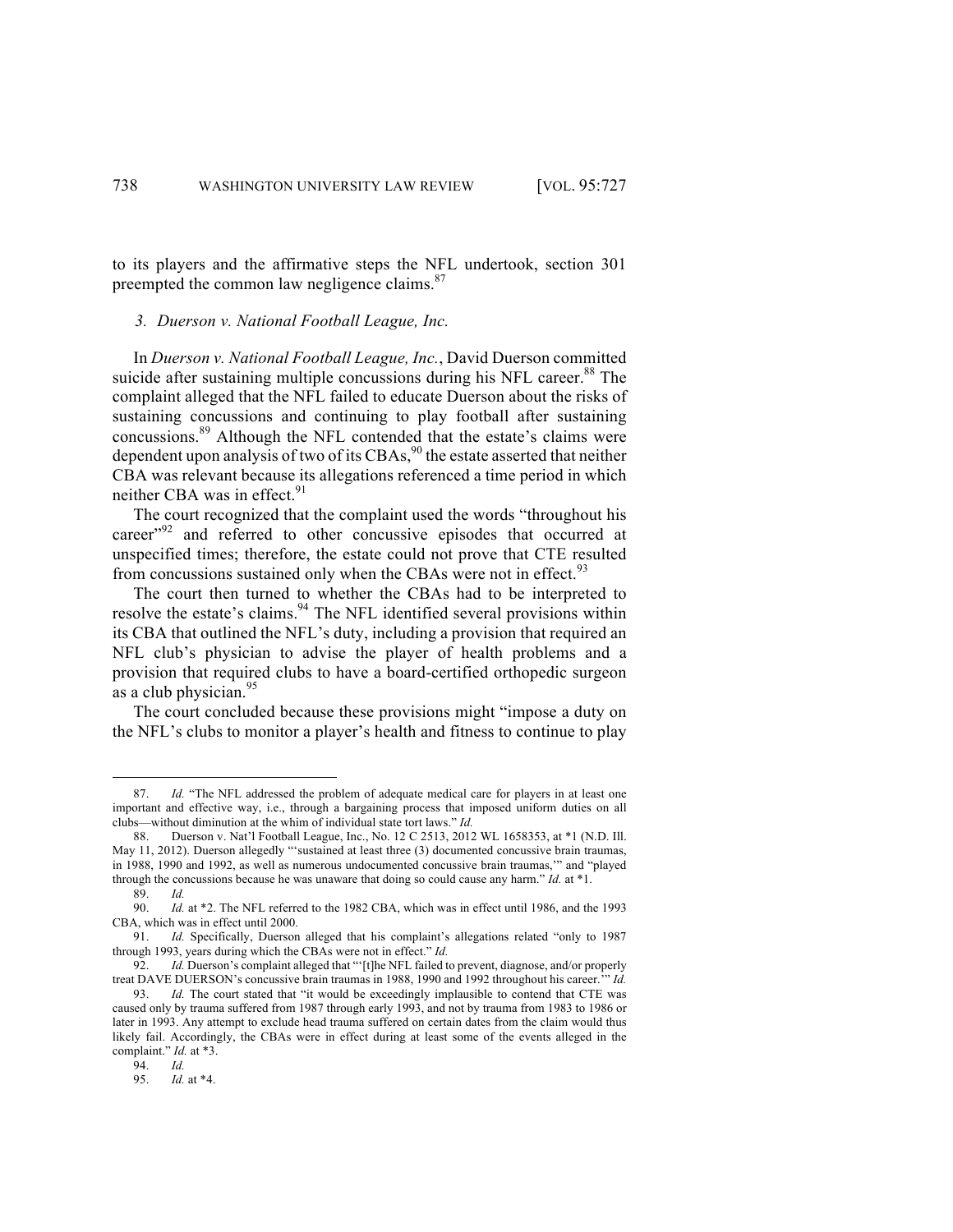football,<sup>"96</sup> the CBA provisions would require interpretation. Although the court agreed with the estate that a duty to keep NFL players reasonably safe may have arisen apart from the CBA, section 301 still preempted the estate's claim because the CBA required interpretation to determine the exact standard of care the NFL undertook.<sup>97</sup>

In contrast, the court noted that if the scope of a league's duty of care, such as that in *Brown v. National Football League*, is based upon rules and manuals that are not contained within a CBA, then section 301 might not preempt the plaintiff's claim.<sup>98</sup>

# IV. ANALYZING WHY SECTION 301 PREEMPTED THE ESTATE'S NEGLIGENCE CLAIMS IN *BOOGAARD*

Although the court in *Boogaard* found that section 301 preempted all of the Estate's claims, similar claims of negligence against the NHL alleged by a class of former NHL players in *Concussion Injury* survived section 301 preemption at the motion to dismiss stage.<sup>99</sup> A comprehensive analysis of *Boogaard* and how its outcome differed from the aforementioned NFL cases follows below. Then, an in-depth analysis will examine why the courts reached different conclusions on the negligence claims in *Boogaard* and *Concussion Injury*.

Boogaard's Estate first brought a claim against the National Hockey League Players' Association (NHLPA) for failing to file a grievance with the New York Rangers on the Estate's behalf after the Rangers refused to pay out the remainder of Boogaard's contract.<sup>100</sup> The NHLPA, as stipulated by the CBA, had only sixty days to file a grievance with the Rangers.<sup>101</sup> After the NHLPA advised the Estate that it would not be filing a grievance on its behalf, the Estate then had just six months to bring a claim against the NHLPA for a breach of their duty of fair representation.<sup>102</sup> When the Estate

<sup>96.</sup> *Id.*

<sup>97.</sup> *Id.* "But preemption is still possible even if the duty on which the claim is based arises independently of the CBA, so long as resolution of the claim requires interpretation of the CBA." *Id.*

<sup>98.</sup> *Id.* at \*5. In *Brown v. National Football League*, 219 F.Supp.2d 372 (S.D.N.Y. 2002), "the court held that a claim against the NFL for negligently overseeing a referee who threw a penalty flag into the plaintiff's eye was not preempted" because the scope of the NFL's duty was contained in rules and manuals, which were not contained within the CBA. *Duerson*, 2012 WL 1658353 at \*5.

<sup>99.</sup> *In re* Nat'l Hockey League Players' Concussion Injury Litig., 189 F. Supp. 3d 856, 880 (D. Minn. 2016).

<sup>100.</sup> *See* Boogard [sic] v. Nat'l Hockey League Players Ass'n, No. 2:12-cv-9128-ODW(FFM), 2013 WL 1164301, at \*1 (C.D. Cal. Mar. 20, 2013). Three seasons remained on Boogaard's four-year contract with the New York Rangers.

<sup>101.</sup> *Id.* at \*1.

<sup>102.</sup> *Id.* at \*2. The NHLPA opted not to file a grievance after they learned that the treatment facility used by Boogaard refused to disclose Boogaard's medical records without a court order. *Id.* A lawyer for the NHLPA advised Boogaard that the "NHL was freezing them out and that [the] NHLPA would have to take legal action against the doctor refusing to produce Boogaard's medical records." *Id.*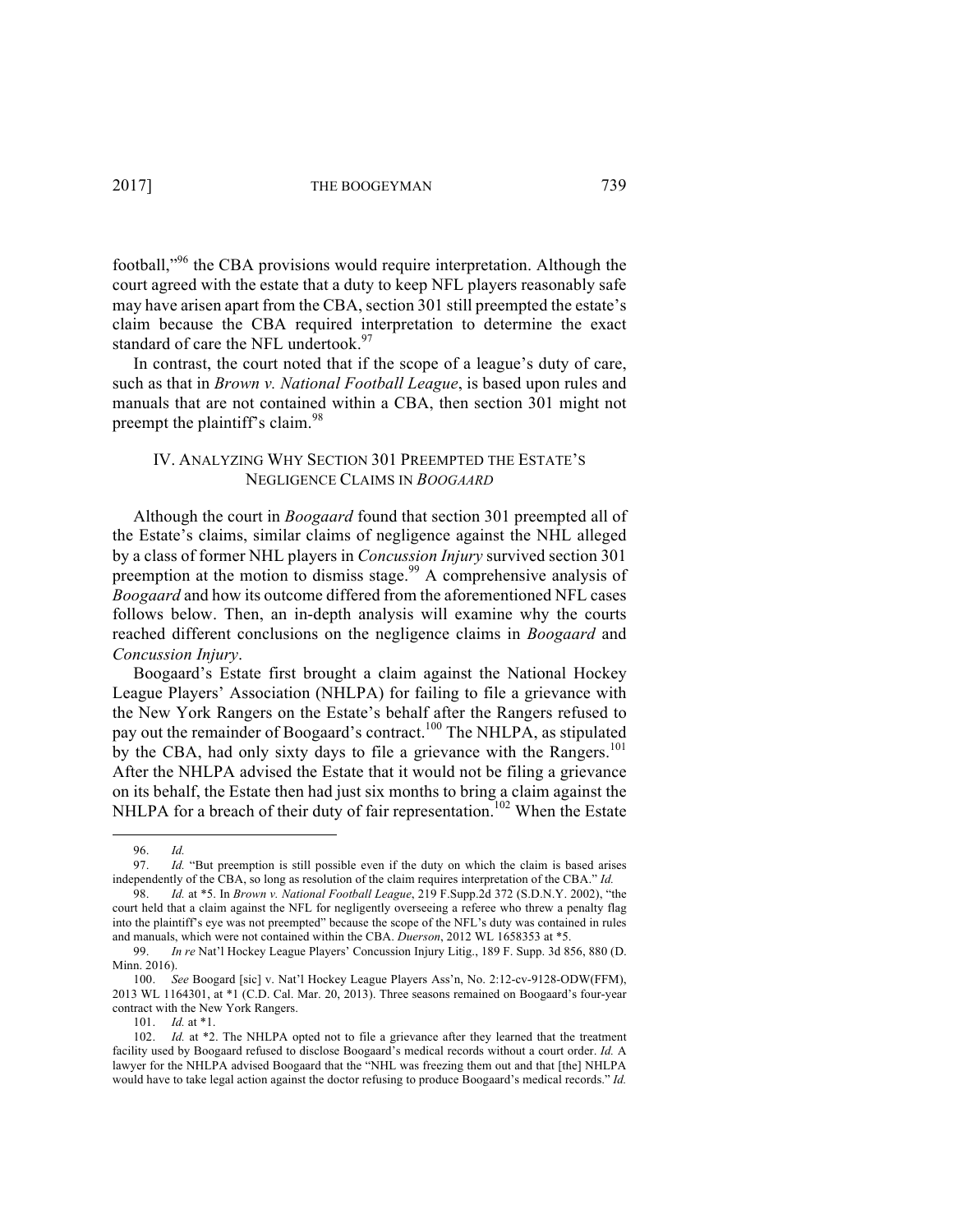brought this claim against the NHLPA, the court dismissed it because the six-month statute of limitations had already run. $103$  The Estate then filed state-law negligence claims against the NHL, which are explained in detail below. 104

# *A. Boogaard v. National Hockey League*

Boogaard's Estate originally filed suit against the NHL in  $2014$ <sup> $105$ </sup> The court found that the Illinois tort claims against the NHL for negligently failing to monitor and cure Boogaard's pain medication addiction while Boogaard was enrolled in the SABH Program were completely preempted by section 301 because the CBA incorporated the SABH Program.<sup>106</sup> Even after the case was removed to federal court and Minnesota state-law claims were added, the court in *Boogaard* still found that section 301 completely preempted the Estate's remaining claims.<sup>107</sup> Further, the court granted summary judgment to the NHL because even if the court analyzed the Estate's claims as section 301 breach of contract claims under the LMRA, the statute of limitations had already run.<sup>108</sup> As a result, section  $301$ preemption left the Estate without any recourse or relief on its original negligence claims.

The court utilized section 301 preemption analysis<sup>109</sup> and reiterated that the Estate's tort claims would only be preempted if they required CBA interpretation. <sup>110</sup> The Estate, like the plaintiffs in the NFL cases, argued that its claims—aside from Counts III and IV, which were already preempted by section 301—did not require any interpretation of the  $CBA$ <sup>1</sup>

### *1. Counts V through VIII*

<u> Andrew Maria (1989)</u>

Counts V through VIII alleged that the NHL voluntarily assumed a duty to "keep [players] reasonably safe."<sup>112</sup> The court quickly concluded that Counts V through VIII were preempted by section  $301$ <sup>113</sup>. The court

<sup>103.</sup> *Id.* at \*5. The NHLPA advised Boogaard's Estate on December 2, 2011 that it would not be filing the grievance. Boogaard's Estate filed the claim against the NHLPA on September 21, 2012.

<sup>104.</sup> Boogaard v. Nat'l Hockey League, 126 F. Supp. 3d 1010 (N.D. Ill. 2015).

<sup>105.</sup> Nelson v. Nat'l Hockey League, 20 F. Supp. 3d 650 (N.D. Ill. 2014).

<sup>106.</sup> *Id.* at 655, 657.

<sup>107.</sup> *Boogaard*, 126 F. Supp. 3d at 1014.

<sup>108.</sup> *Id.*

<sup>109.</sup> *See supra*, Part II discussion.

<sup>110.</sup> *Boogaard*, 126 F. Supp. 3d at 1017. The court quoted *Allis-Chalmers Corp. v. Lueck*, 471 U.S. 202, 213 (1985), in asserting that a state-law claim will be preempted if it is "inextricably intertwined with consideration of the terms of [a] labor contract." *Id.*

<sup>111.</sup> *Id.* at 1018.

<sup>112.</sup> *Id.* at 1019 (alteration in original).

<sup>113.</sup> *Id.* at 1018.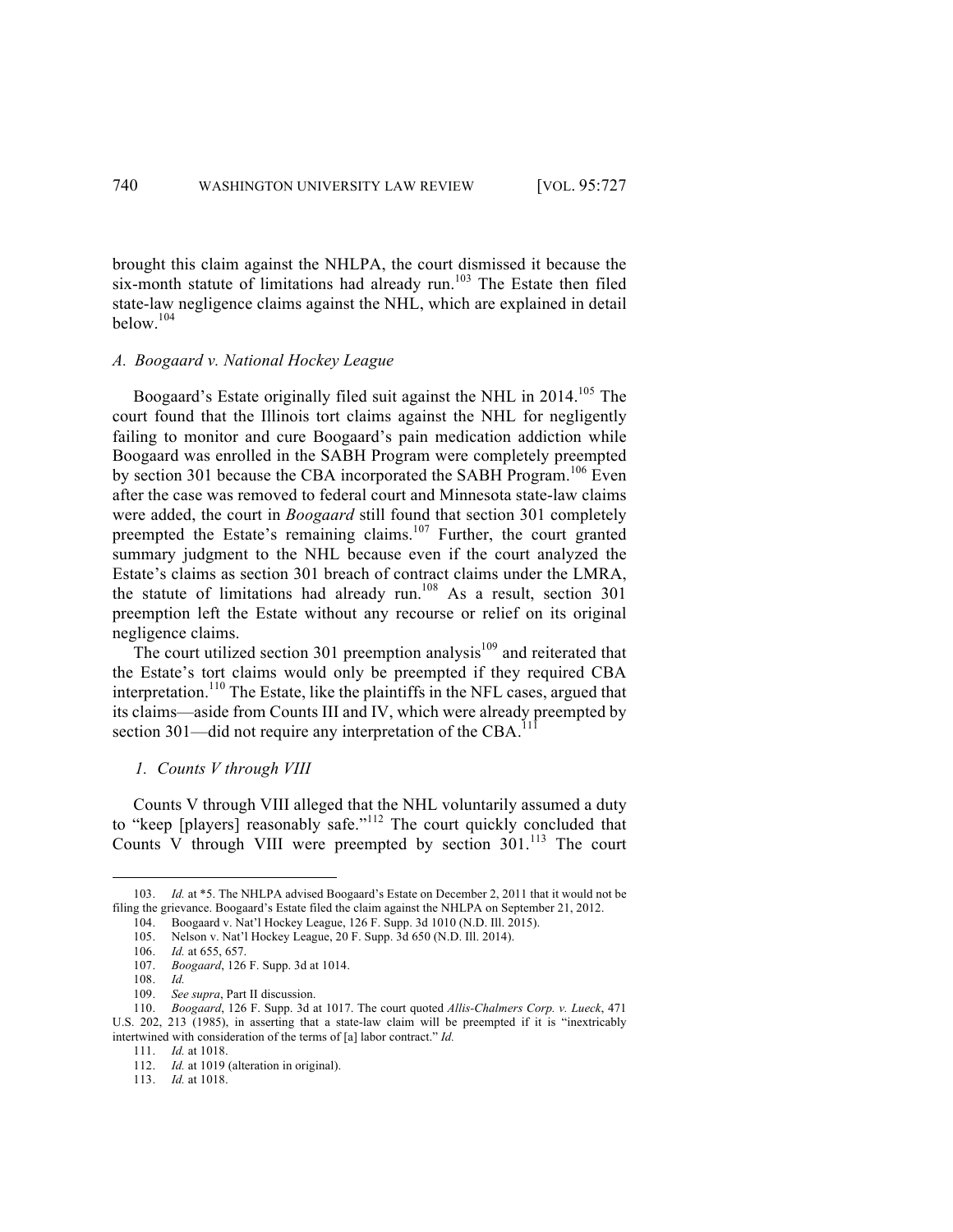reasoned that because "[s]tate tort law generally does not impose any duty to act to protect others from harm," the CBA would need to be interpreted to determine the duties and their scope that the NHL voluntarily assumed to protect Boogaard's health.<sup>114</sup>

To support the conclusion that the NHL voluntarily assumed a duty to keep Boogaard reasonably safe, the Estate referenced actions taken by the NHL that, on the surface, do not appear to require any interpretation of the CBA.<sup>115</sup> For instance, the NHL penalized high sticking, kicking, tripping, and required helmets to be worn.<sup>116</sup> However, the court distinguished between voluntarily assuming a duty to keep players reasonably safe and voluntarily assuming a duty to protect players from specific harms.<sup>117</sup> It reasoned that because the CBA "exhaustively detail[ed] each party's specific obligations to the others," it required interpretation to determine the scope of the duties the NHL assumed.<sup>118</sup>

The Estate also argued that the NHL was negligent for failing to institute a "'bench concussion assessment protocol' and for allowing players to return after a concussion without first being cleared by an independent doctor as well as a team doctor."<sup>119</sup> The NHL countered that because the CBA gave it no power over individual team doctors and the medical standards they used, it did not assume general duties to keep players reasonably safe and prevent brain trauma.<sup>120</sup> The court agreed, noting that "it is unlikely that the NHL would have assumed responsibility for 'keeping players reasonably safe' and 'preventing brain trauma' while simultaneously adopting a [CBA] that prohibited them from taking steps necessary to meet those responsibilities."<sup>121</sup>

<u> Andrew Maria (1989)</u>

119. *Id.* 

<sup>114.</sup> *Id.* The court explained that "Illinois and Minnesota law recognize an exception to the general rule, called the voluntary undertaking doctrine, which provides that 'liability can arise from the negligent performance of a voluntary undertaking.' . . . Simply stated, the doctrine provides that if a person sets out to help someone, she assumes a duty to do so reasonably." *Id.* (quoting Pippin v. Chi Housing Auth., 399 N.E.2d 596, 599 (1979)).

<sup>115.</sup> *Id.*

<sup>116.</sup> *Id.* at 1019. Specifically, the NHL penalized high sticking in 1929, kicking in 1932, tripping in 1934, prohibited players on the bench from joining a fight in 1959, prohibited body contact during face-offs in 1964, and required helmets to be worn in 1979. *Id.*

<sup>117.</sup> *Id.* "Such an inquiry would entail considering all of the NHL's relevant acts to determine whether it undertook to 'keep [players] reasonably safe during their NHL careers,' as Boogaard contends, or whether it undertook only to protect players from more specific harms, such as high sticking, kicking, and tripping." *Id.* (alteration in original).

<sup>118.</sup> *Id.* "Thus, the specific acts by the NHL that Boogaard insists represent a broader and more generalized commitment to protect players from harm must be interpreted in context with the hyperspecific commitments that the NHL made in the CBA itself." *Id.*

<sup>120.</sup> *Id.* at 1020. Article 16.11(e) of the CBA required the team doctor to "certify that a player was eligible for Injured Reserve. That could plausibly be taken to provide that teams were free to develop their own 'medical standards' for diagnosing injuries, including concussions, without the NHL's interference." *Id.* (citation omitted).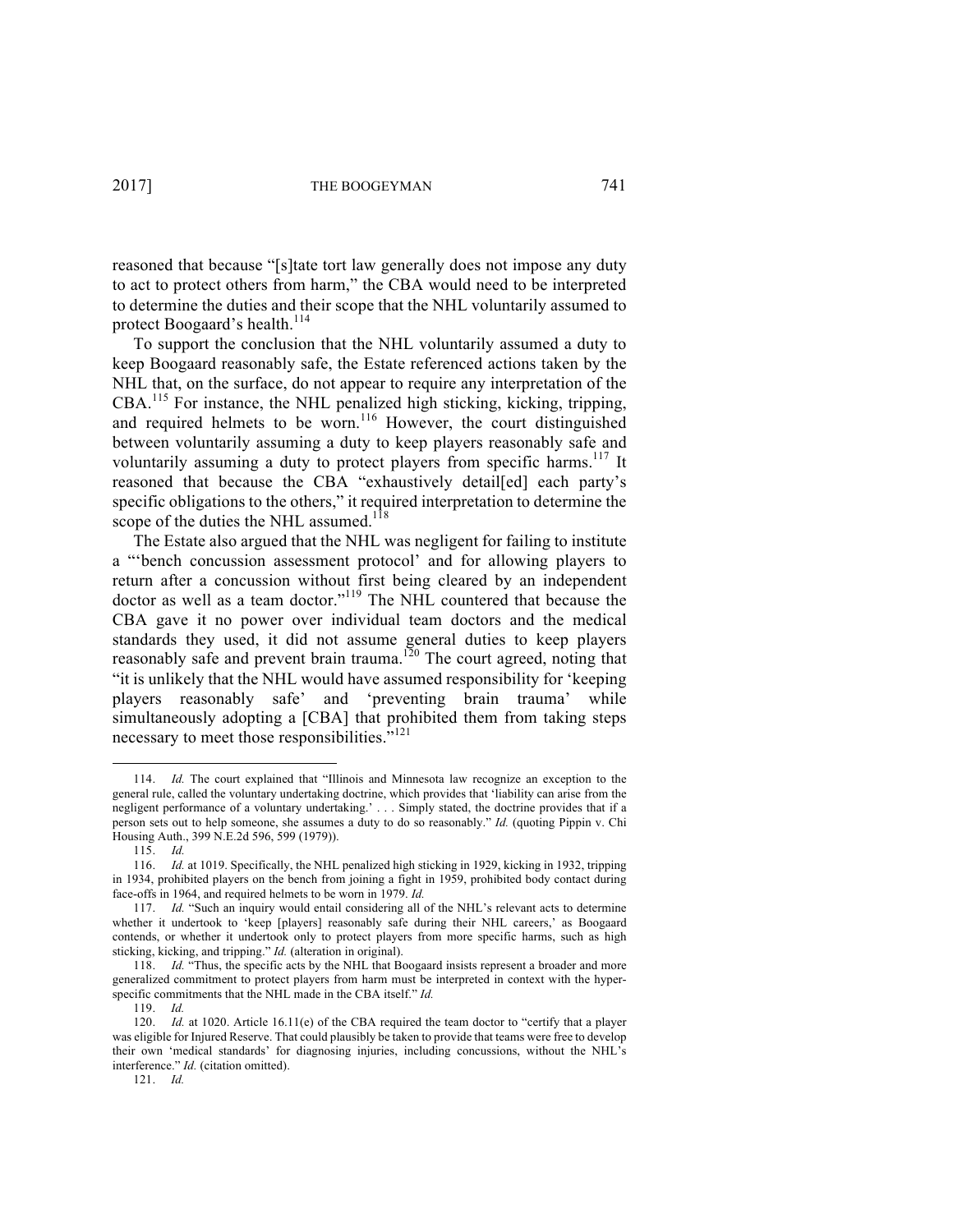The Estate then argued that the NHL should have altered the rules on fighting to further protect its players. But the NHL again countered by asserting that the CBA precluded the NHL from changing the rules unilaterally without consent from the NHLPA.<sup>122</sup> The court again agreed, noting that the NHL's voluntarily assumed duties did not include an obligation to alter the playing rules to make the game safer.<sup>123</sup> Therefore, the court concluded that Counts V and VI were completely preempted by section 301 because the CBA required interpretation to ascertain the scope of the NHL's voluntarily assumed duties.<sup>124</sup> The court likewise concluded that Counts VII and VIII were completely preempted by section 301 because the NHL plausibly asserted that the CBA prevented it from prohibiting team doctors to administer Toradol.<sup>125</sup> Therefore, the court ruled that Counts V through VIII were preempted by section  $301$ <sup>126</sup>

# *2. Counts I and II*

<u> Andrew Maria (1989)</u>

Ordinarily, it is a general rule that one is under no duty to act to protect another from harm.<sup>127</sup> While counts V through VIII alleged that the NHL voluntarily assumed a duty to protect Boogaard, Counts I and II alleged that the NHL "owed a duty to [Boogaard] to keep him reasonably safe during his NHL career and to refrain from causing an addiction to controlled substances."<sup>128</sup> Because the Estate did not allege that the NHL voluntarily assumed this duty, the court sought to find how the NHL might be charged

*Id.* Article 30.3 of the CBA provides: "The NHL and its Clubs shall not . . . amend or modify the provisions (or portions thereof) of the League Rules or any of the League's Playing Rules in existence on the date of this Agreement which affect terms or conditions of employment of any Player, without the prior written consent of the NHLPA which shall not be unreasonably withheld." *Id.*

<sup>123.</sup> *Id.* "And if Article 30.3 meant that the NHL could not have more severely punished fighting without first haggling with the NHLPA, then it is unlikely that the NHL's voluntarily assumed duties included an obligation to change the rules of play to make the game safer by not changing the rules of play to further discourage fighting." *Id.*

<sup>124.</sup> *Id.* at 1021. The Prescription Medication Program, incorporated in the CBA, "extensively regulat[ed] when and how team doctors and trainers could administer prescription medications" and "explicitly prohibited team doctors from prescribing or otherwise dispensing drugs 'merely to enhance [an employee's] performance or to reduce fatigue.' . . . The Prescription Medication Program, together with Article 30.3's prohibition on unilateral amendments to important league rules, arguably implies that the NHL otherwise lacked the authority to direct how teams administered and tracked medications. That in turn arguably suggests that the NHL's voluntarily assumed duties did not include prohibiting team doctors from administering Toradol." *Id.* (alteration in original).

<sup>125.</sup> *Id.*

<sup>126.</sup> *Id.* at 1022. "Whether the NHL owed Boogaard a duty to take steps that Counts V through VIII fault it for failing to take depends largely on genuinely contested interpretations of the CBA. Those claims therefore are completely preempted." *Id.*

<sup>127.</sup> *Id.* at 1022–23.

<sup>128.</sup> *Id.* at 1022 (alteration in original).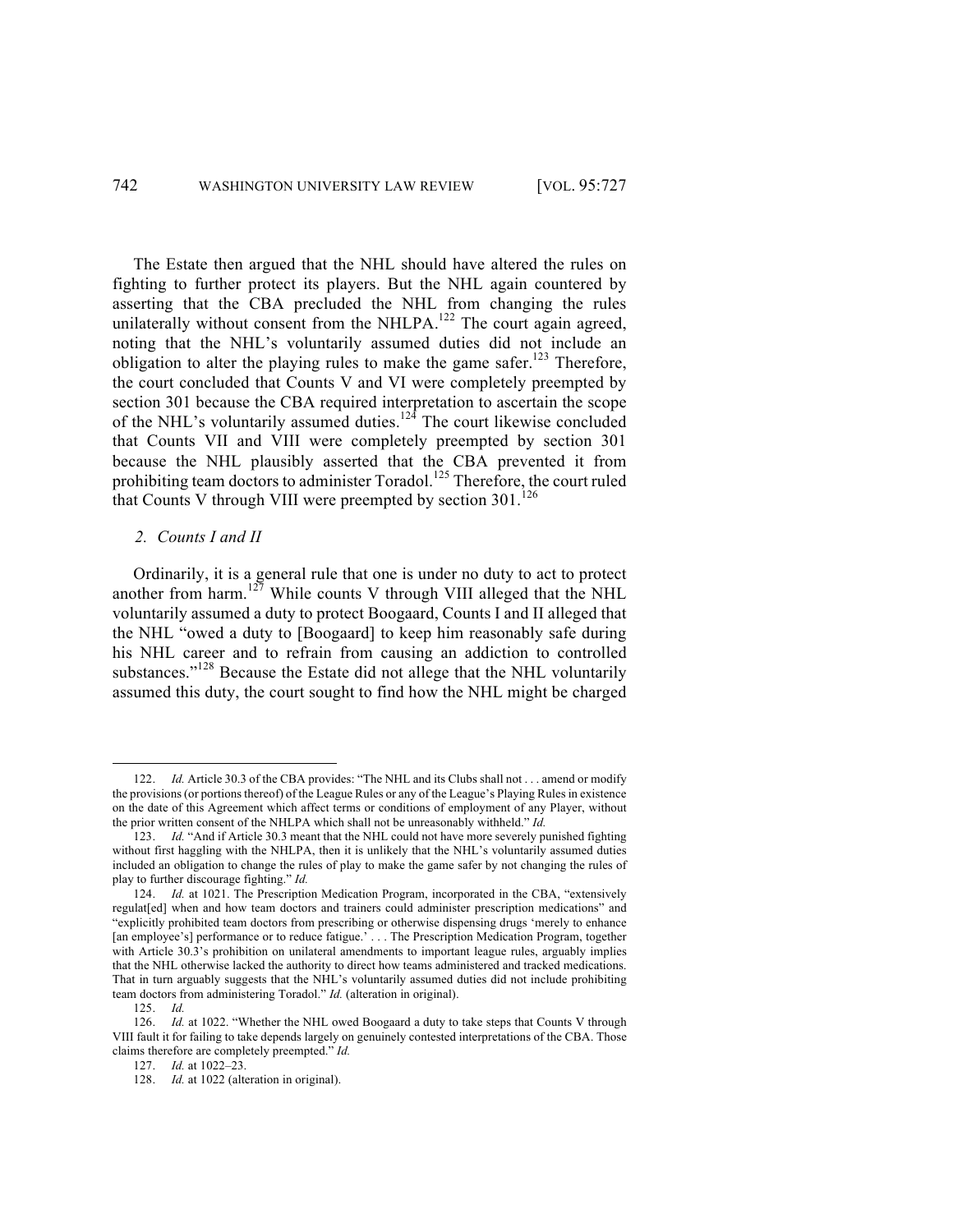with upholding this duty to protect Boogaard under the special relationship doctrine.<sup>129</sup>

Under the special relationship doctrine, the NHL might have had a duty to protect Boogaard because of the custodian-protectee exception.<sup>130</sup> Whether the NHL qualified as a custodian and Boogaard as a protectee depended on the NHL's "ability to control [Boogaard's] behavior and circumstances."<sup>131</sup> The court noted that because both the NHL and the Estate disputed the amount of control the CBA afforded the NHL over Boogaard, it would be necessary to interpret the CBA to "determine whether the NHL actually had a duty to protect Boogaard from addiction."<sup>132</sup> As a result, the court concluded that Counts I and II were also completely preempted by section  $301$ <sup>133</sup>

# *B. How Boogaard Differs from the NFL Cases*

The NFL cases discussed in Part IV offer further explanation of why the court preempted the Estate's claims, as the court in *Boogaard* referenced and distinguished several of these cases. For instance, the court suggested that an employer-employee relationship did not exist in *Boogaard*<sup>134</sup> and no state law imposed a duty on the NHL to protect Boogaard.<sup>135</sup> While the court did not reference all of the NFL cases, their outcomes may explain some of the court's reasoning, which is discussed in greater detail below.

Unlike *Green v. Arizona Football Club LLC*, the NHL's duties did not arise out of an employer-employee relationship and instead arose out of a CBA.<sup>136</sup> Because individual NHL teams (and not the NHL itself) employs

<sup>129.</sup> *Id.* at 1023. Under the special relationship doctrine, "a private person has no duty to act affirmatively to protect another from criminal attack by a third person absent a 'special relationship' between the parties . . . . Historically, there have been four 'special relationships' which [the courts] have recognized, namely, common carrier-passenger, innkeeper-guest, business invitor-invitee, and voluntary custodian-protectee." *Id.* (alteration in original).

<sup>130.</sup> *Id.* 131. *Id.*

<sup>132.</sup> *Id.* at 1022. "The parties dispute the amount of control that the NHL had over Boogaard's welfare, and the focus of their dispute is on the terms of the 2005 CBA, so to decide whether the NHL was Boogaard's custodian, the court would have to interpret the CBA." *Id.* at 1023 (citation omitted). For instance, the court noted that the CBA included the Prescription Medication Program which, along with Article 30.3, "arguably could be read to divest the NHL of the authority to control players' medical treatment." *Id.*

<sup>133.</sup> *Id.* at 1024. "Accordingly, whether the NHL was Boogaard's custodian for purposes of Counts I and II depends largely on genuinely contested interpretations of the CBA, which means that those counts are completely preempted." *Id.*

<sup>134.</sup> *See infra* note 136.

<sup>135.</sup> *See infra* note 139.

<sup>136.</sup> *Boogaard*, 126 F. Supp. 3d at 1024 (explaining that unlike *Green*, there is a question in *Boogaard* regarding whether the NHL is Boogaard's employer—therefore, the CBA must be interpreted to specify the duties owed by the NHL to Boogaard); Green v. Arizona Cardinals Football Club LLC, 21 F. Supp. 3d 1020, 1028 (E.D. Mo. 2014).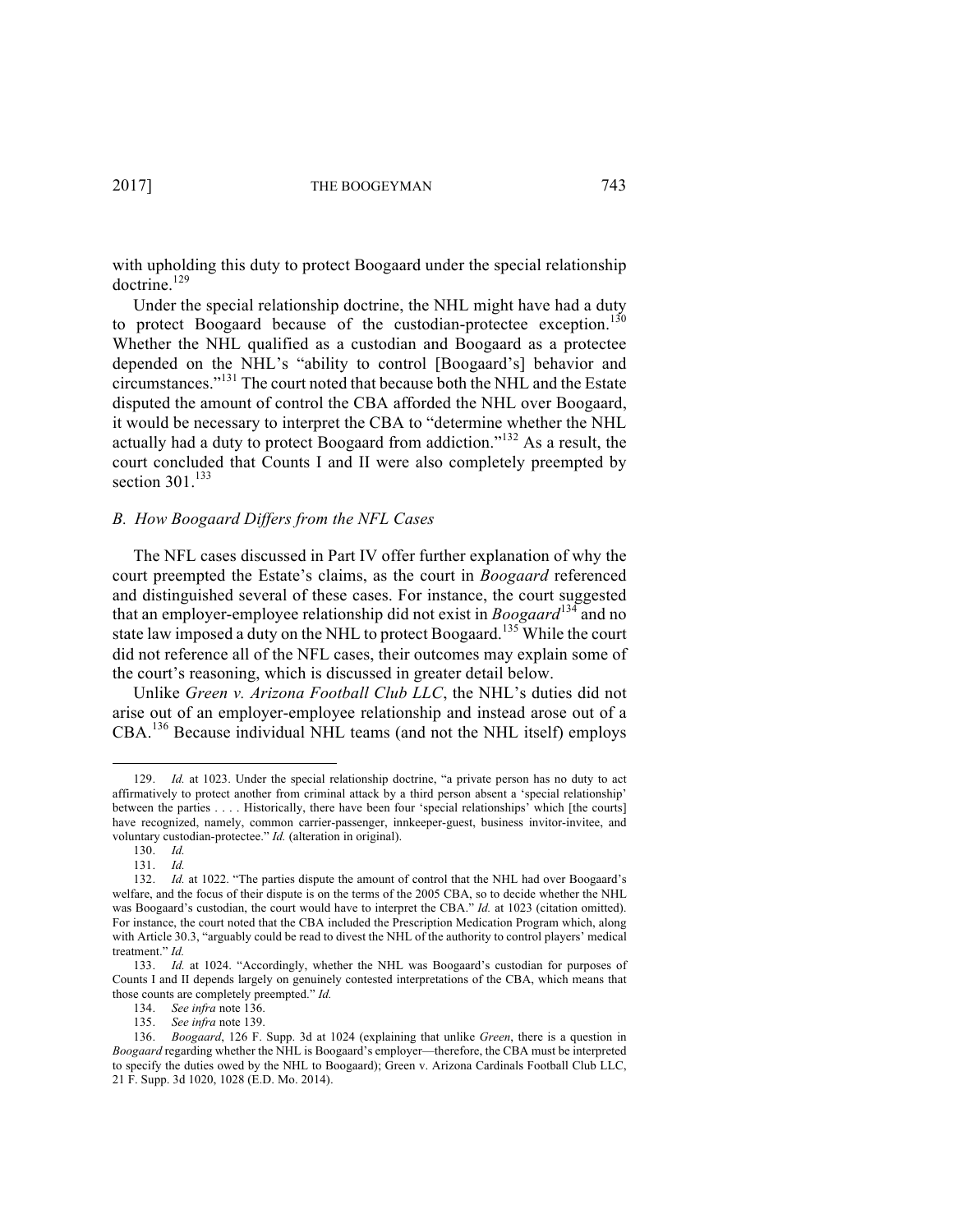players, an employer-employee relationship between the NHL and Boogaard likely did not exist.<sup>137</sup> Although a special relationship between the NHL and Boogaard may exist under a custodian-protectee relationship, the court concluded that CBA interpretation would be required to determine whether this special relationship existed.<sup>138</sup>

In *Bentley v. Cleveland Browns Football Co.*, section 301 preemption did not apply because state law imposed a duty—independent of the CBA on the NFL team not to misrepresent the quality of the training facility where Bentley was treated.<sup>139</sup> Unlike *Bentley*, the NHL's SABH Program mandated Boogaard's treatment.<sup>140</sup> The court in *Boogaard* did not analyze this mandated requirement in the context of *Bentley*. However, its silence on the issue suggests that the SABH's presence in the CBA—coupled with the absence of Illinois or Minnesota state law that would impose a similar duty (as noted in *Bentley*) on NHL teams or doctors independent of the CBA—also differentiates *Boogaard* from *Bentley*.

In *Williams v. National Football League*, the players argued that the NFL violated a state statute (DATWA) that imposed duties on the NFL independent of the CBA.<sup>141</sup> In effect, the claims that directly related to the breach of those duties outlined in the statute were not preempted by section 301.142 In contrast, Boogaard's Estate did not allege any violation of a state statute that identified duties separate and distinct from those in the CBA, and therefore the court did not address *Williams*.

In *Dent v. National Football League*, the players alleged that the NFL improperly managed the administration of pain medications, including Toradol.<sup>143</sup> Similarly, Boogaard's Estate alleged in Counts VII and VIII that

<sup>137.</sup> Collective Bargaining Agreement Between National Hockey League and National Hockey League Players' Association, EXHIBIT 1 (July 22, 2005), http://www.letsgopens.com/NHL-2005- CBA.pdf [hereinafter "2005 CBA"]; Collective Bargaining Agreement Between National Hockey League and National Hockey League Players' Association, September 16, 2012 – September 15, 2022, EXHIBIT 1 (Feb. 15, 2013), http://cdn.agilitycms.com/nhlpacom/PDF/NHL\_NHLPA\_2013\_CBA.pdf [hereinafter "2012 CBA"].

<sup>138.</sup> *Boogaard*, 126 F. Supp. 3d at 1023. Absent a special relationship, a party has no common law duty to protect others from harm. *Id.* (citing Iseberg v. Gross, 879 N.E.2d 278, 284 (Ill. 2007)). Because the existence of a custodial relationship depends on the amount of control the custodian (NHL) maintains over the protectee (Boogaard), the court concluded that the CBA would need to be interpreted. *Id.*

<sup>139.</sup> *Id.* at 1024. "As the court reasoned, there was no need to interpret the [CBA] to determine whether the team had a duty not to tell deliberate and material falsehoods because . . . Ohio law imposed that particular duty on everyone, independent of any [CBA]." *Id.*

<sup>140.</sup> *See* Romero, *supra* note 19, at 286. *See also* 2005 CBA, *supra* note 137, at Art. 47.3 ("All other forms of "substance abuse" and behavioral and domestic issues requiring employee assistance will continue to be handled through the NHL/NHLPA Program for Substance Abuse and Behavioral Health (the "SABH Program").").

<sup>141.</sup> Williams v. Nat'l Football League, 582 F.3d 863, 872–73 (8th Cir. 2009).

<sup>142.</sup> *Id.* at 876.

<sup>143.</sup> Dent v. Nat'l Football League, No. C 14-02324 WHA, 2014 WL 7205048 at \*1 (N.D. Cal. Dec. 17, 2014).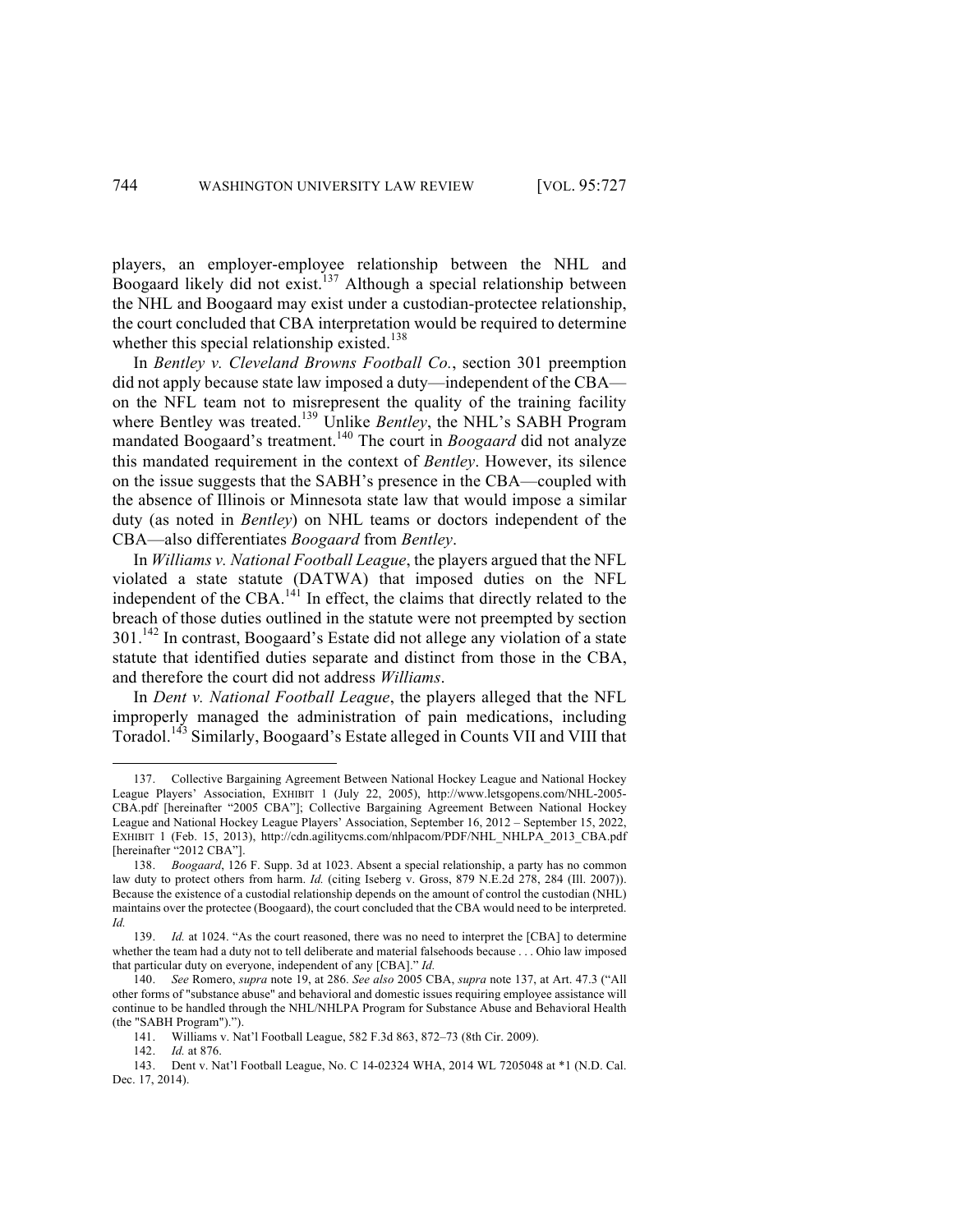2017] THE BOOGEYMAN 745

the NHL negligently failed to prevent team doctors from injecting Boogaard with Toradol.144 While the court in *Boogaard* did not address *Dent*, the *Dent* court asserted that "no decision in any state . . . has ever held that a professional sports league owed such a duty to intervene and stop mistreatment by the league's independent clubs."<sup>145</sup> Therefore, like the NFL in *Dent*, the NHL is likely not bound by a separate duty independent of the CBA to protect Boogaard. Instead, the *Boogaard* court found that because the CBA established the right to medical care for Boogaard, it would need to be interpreted to resolve the claims. 146

Finally, in *Duerson v. National Football League, Inc.*, the player's estate argued that the NFL violated a duty—separate and independent of the  $CBA$ —to keep Duerson reasonably safe.<sup>147</sup> While the court agreed that this duty may have been imposed on the NFL, section 301 still preempted the claim because the CBA would need to be interpreted to identify the actual standard of care undertaken by the NFL. <sup>148</sup> Importantly, the *Duerson* court referenced a separate case (*Brown v. National Football League*) in which section 301 did not preempt the claim because the scope of the NFL's duty of care was defined by reference to rules and manuals that were not contained within the CBA.<sup>149</sup>

Like *Duerson*, Boogaard's Estate also argued that the NHL violated a duty to keep Boogaard reasonably safe. <sup>150</sup> Although the court in *Boogaard* did not directly address *Duerson*, it referenced and distinguished *Brown v. National Football League*, which did not allege the violation of a voluntarily assumed duty by the NFL to keep Brown safe.<sup>151</sup> Instead, Brown asserted that the NFL violated a duty not to unreasonably harm him.<sup>152</sup> *Brown* might

<u> Andrew Maria (1989)</u>

152. *Id.* at 1025.

<sup>144.</sup> *Boogaard*, 126 F. Supp. 3d at 1016.

<sup>145.</sup> *Dent*, 2014 WL 7205048 at \*3.

<sup>146.</sup> *Boogaard*, 126 F. Supp. 3d at 1021. The court determined that because the CBA incorporated the Prescription Medication Program—which the NHL asserted prevented it from "interfering with medical decisions regarding players"—the NHL therefore plausibly argued that its "voluntarily assumed duties did not include prohibiting team doctors from administering Toradol." *Id.* As a result, the court concluded that "ascertaining the scope of the NHL's voluntarily assumed duties would require interpreting the CBA" and therefore resulted in section 301 preemption. *Id.*

<sup>147.</sup> Duerson v. Nat'l Football League, Inc., No. 12 C 2513, 2012 WL 1658353 at \*4 (N.D. Ill. May 11, 2012).

<sup>148.</sup> *Id.* As the court in *Duerson* explained, "[s]howing that a duty raised in a state-law tort claim originates in a CBA is certainly sufficient to require preemption." *Id.* However, "[o]ther provisions in the CBAs also address player health and safety, and may be interpreted to impose a general duty on the NFL clubs to diagnose and treat ongoing conditions like the concussive trauma that led to Duerson's CTE." *Id.*

<sup>149.</sup> *Id.* at \*5 (referencing Brown v. Nat'l Football League, 219 F. Supp. 2d 372 (S.D.N.Y. 2002)).

<sup>150.</sup> *Boogaard*, 126 F. Supp. 3d at 1019.

<sup>151.</sup> *Id.* at 1025. "None of the cited cases involved claims, like Boogaard's, alleging a breach of a voluntarily assumed duty (Counts III through VIII) or a free-floating duty to act (Counts I and II) in a manner that would require interpretation of a [CBA]." *Id.*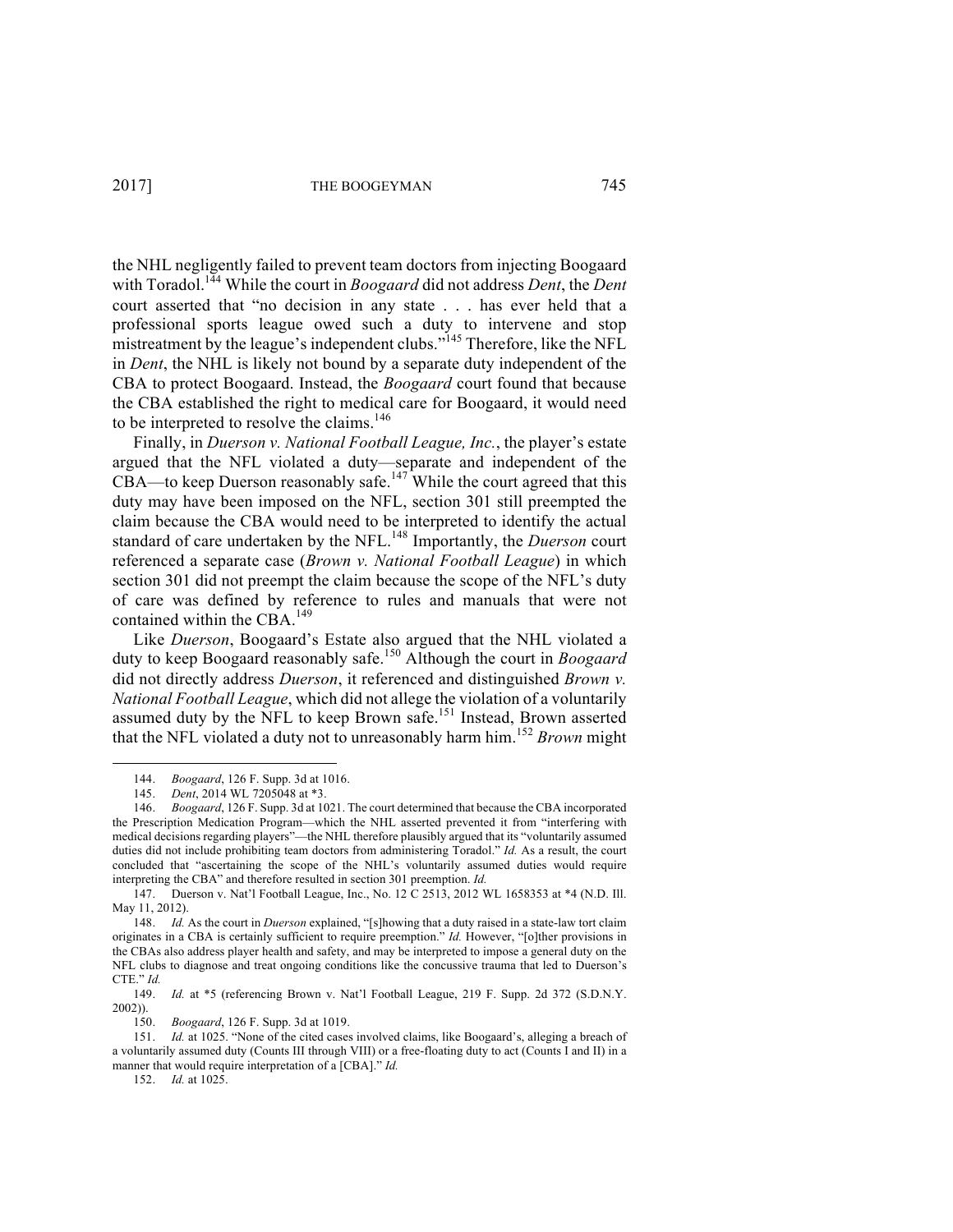also be influential because rules and manuals helped define the scope of the NFL's duty, and those rules and manuals were not contained within the  $CBA.<sup>153</sup>$ 

Like *Brown* and the NFL, the NHL's CBA does not include the rules of play.<sup>154</sup> However, the NHL asserted that a clause in the CBA specifically prevents it from altering the rules of play without consent from the NHLPA, and the court in *Boogaard* concluded that CBA interpretation would therefore be required to "ascertain[] the scope of the NHL's voluntarily assumed duties.<sup>5,155</sup> Because the NHL's CBA is very specific and detailed, it is more likely that the CBA will either define the scope of any duty that the NHL assumes or at least provide an argument by the NHL that it defines the scope of a duty.<sup>156</sup>

As evidenced, the NFL cases cited differ from *Boogaard* in many respects, and they provide insight as to why the court concluded that section 301 preempted all of the Estate's claims. However, a case that also asserted negligence claims against the NHL reached a different outcome than *Boogaard* at the motion to dismiss stage.<sup>157</sup> An analysis of that case is presented below.

### *C. In re National Hockey League Players' Concussion Injury Litigation*

In *Concussion Injury*, a class of former NHL players brought suit against the NHL for breaching its duty of reasonable care for player safety.<sup>158</sup> The players alleged that the NHL knew or should have known of evidence linking brain trauma to long-term neurological problems and that the NHL failed to protect the players and inform them of such dangers.<sup>159</sup> To support their contention, the players alleged that the NHL assumed this duty to

 

<sup>153.</sup> *Duerson*, 2012 WL 1658353, at \*5.

<sup>154.</sup> *See* 2012 CBA, *supra* note 137; *Boogaard*, 126 F. Supp. 3d at 1020.

<sup>155.</sup> *Boogaard*, 126 F. Supp. 3d at 1021. The clause, Article 30.3 of the CBA, states: "The NHL and its Clubs shall not . . . amend or modify the provisions (or portions thereof) of the League Rules or any of the League's Playing Rules in existence on the date of this Agreement which affect terms or conditions of employment of any Player, without the prior written consent of the NHLPA which shall not be unreasonably withheld." *Id.* at 1020.

<sup>156.</sup> *Id. See infra* notes 199–200 and accompanying text.

<sup>157.</sup> *In re* Nat'l Hockey League Players' Concussion Injury Litig*.*, 189 F. Supp. 3d 856, 882 (D. Minn. 2016).

<sup>158.</sup> *Id.* at 860–61. Six named plaintiffs sought to represent retired NHL players: Dan LaCouture, Michael Peluso, Gary Leeman, Bernie Nicholls, David Christian, and Reed Larson sought "to represent Class 1: All living Retired NHL Hockey Players who have not been diagnosed with dementia, ALS, Alzheimer's, Parkinson's, CTE, or other neurodegenerative disease or conditions (collectively, 'Brain Disease')." *Id.* at 860. Class 2 included "[a]ll living and deceased Retired NHL Hockey Players who have been diagnosed with a Brain Disease, and their Representative Claimants and Derivative Claimants, where such Brain Disease was not diagnosed at the time the player retired or otherwise permanently ceased playing professional hockey." *Id.* 

<sup>159.</sup> *Id.*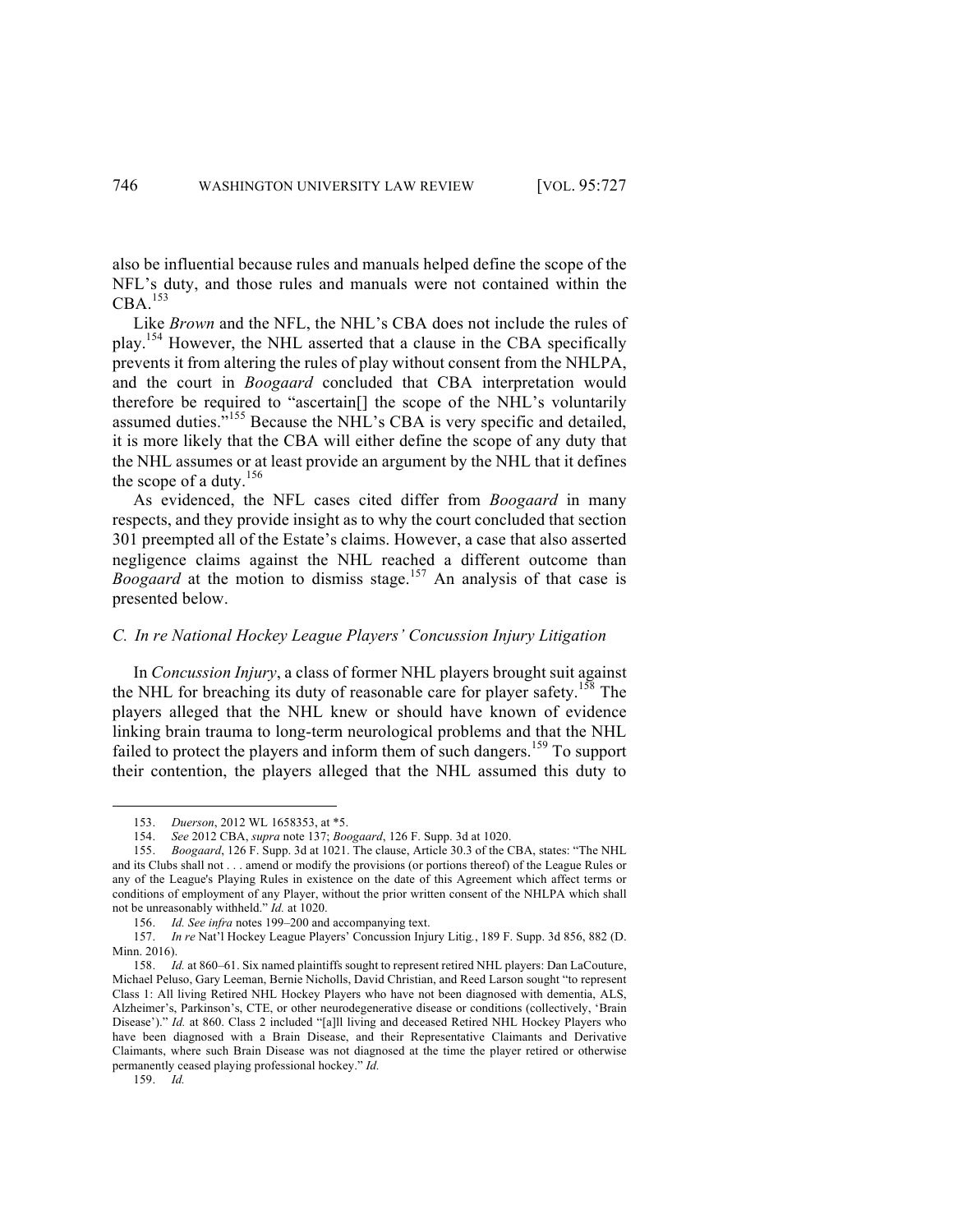protect players against head-trauma "by virtue of instituting a helmet requirement in 1979 and creating a Concussion Program in 1997 to research and study brain injuries in players."<sup>160</sup> The court denied the NHL's motion to dismiss, noting that section 301 preemption did not apply (yet) at this stage of the proceedings.<sup>161</sup>

The similarities between *Boogaard* and *Concussion Injury* are apparent: both alleged that the NHL breached its duty to keep players reasonably safe. Yet one case resulted in the invocation of section 301 while the other did not. Count III in *Concussion Injury* alleged that the NHL was negligent in ensuring the safety of NHL players.<sup>162</sup> Likewise, Boogaard's Estate alleged that the NHL breached its duty to keep Boogaard reasonably safe.<sup>163</sup> Like *Boogaard,* the NHL in *Concussion Injury* argued that if a duty to keep the class of NHL players reasonably safe existed at all, then the CBA created that duty.<sup>164</sup>

The NHL contended that "the helmet requirement was implemented pursuant to a CBA between the NHL and the Player's Union and [was] thus  $\epsilon$  necessarily' based on a CBA."<sup>165</sup> As for the Concussion Program, the NHL asserted that because it implemented the program via an agreement with the NHLPA, it was therefore based on the CBA.<sup>166</sup> The court disregarded these arguments<sup>167</sup> because the players' complaint did not reference any CBA and the NHL did "not cite to any CBA provisions that purportedly imposed a duty upon which Plaintiffs' claims are based."<sup>168</sup>

<sup>160.</sup> *Id.* at 861. The players also alleged that the NHL caused injuries and increased the risk of injury to the players by "refusing to cease its glorification of fist-fighting and violence in the NHL." *Id.* 161. *Id.* at 882.

<sup>162.</sup> *Id.* at 861–62. "Plaintiffs allege that the NHL has 'historically and voluntarily assumed an independent tort duty of reasonable care regarding player safety and head trauma'; has assumed a duty to 'manage player safety, particularly with regard to head injuries and concussions'; and has 'a duty of reasonable care to act in the best interests of the health and safety of NHL players[,] to provide truthful information to NHL players regarding risks to their health[,] and to take all reasonable steps necessary to ensure the safety of players.'" *Id.* (alteration in original).

<sup>163.</sup> Boogaard v. Nat'l Hockey League, 126 F. Supp. 3d 1010, 1022–23 (N.D. III. 2015).<br>164. Concussion Injury 189 F. Supp. 3d at 868. "Defendant aroues that Count III is pre-

<sup>164.</sup> *Concussion Injury*, 189 F. Supp. 3d at 868. "Defendant argues that Count III is preempted, first, because these alleged duties arose, if at all, under the CBAs entered into on their behalf by the Players' Union, and, second, because an evaluation of the existence and extent of those duties would require interpretation of the terms of the CBAs." *Id.*

<sup>165.</sup> *Id.*

<sup>166.</sup> *Id.*

<sup>167.</sup> *Id.* at 869. "[T]he Court cannot find from the face of the Amended Complaint, or any documents properly embraced by the pleadings, that Plaintiffs' negligence claims are preempted on the grounds that the allegedly breached duties arose out of a CBA." *Id.*

<sup>168.</sup> *Id.* The NHL relied on documents other than the CBA in contending that a duty to keep the players reasonably safe, if it existed at all, arose from the CBA. For instance, the NHL relied "on numerous other documents—meeting minutes, letters, memoranda, and reports dated between 1979 and 2013. But, these documents constitute cherry-picked evidence . . . ." *Id.* Because these documents were outside the pleadings, the court concluded that it could "not rely on them as a basis for dismissing Plaintiffs' claims at this stage of the proceedings." *Id.*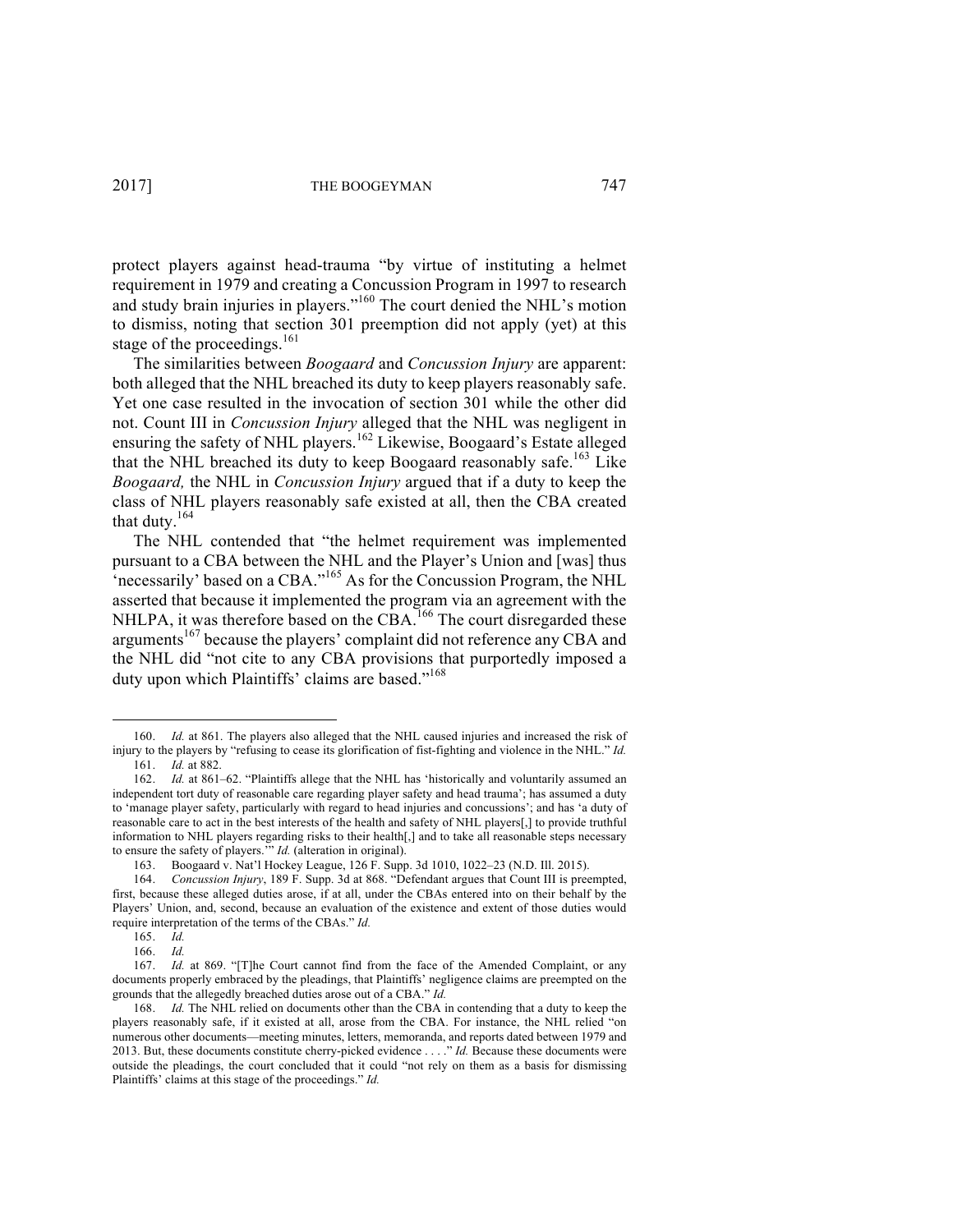The court also noted that because many of the plaintiff NHL players were retired, it was unclear which CBAs might apply to them; in effect, more discovery would be required.<sup>169</sup> Importantly, the court noted the players' efforts to show that the NHL's duty to protect them did not arise from the CBA.<sup>170</sup> The players acknowledged that while the NHL referenced CBA provisions regarding player health, safety, rules, and discipline, sources outside of the CBA evidenced an independent duty assumed by the NHL to keep the players reasonably safe.<sup>171</sup> For instance, the players referenced a presentation made to the NHL Board of Governors by the NHL Department of Player Safety which stated that "'[t]he NHL has always assumed the responsibility of making the game safer through rule changes, medical treatment policies, equipment analysis, enhancements to the playing environment, and supplemental discipline.<sup>"172</sup>

Given that neither the pleadings nor the documents referenced by the players referenced a CBA, the court could not determine at this stage in the proceedings that interpretation of the CBA would be required to resolve the claims.<sup>173</sup> The court reasoned that:

[T]he mere fact that a CBA creates rights or duties similar to those on which a state-law claim is based, or that the parties involved in the dispute are subject to a CBA, or that the event giving rise to the dispute may be subject to a CBA's grievance procedures, is not sufficient to trigger preemption.<sup>174</sup>

The court also analyzed and distinguished *Boogaard*. Although the duties the Estate alleged the NHL violated in *Boogaard* "had relevant and direct counterparts in the CBA—i.e., the duty to prevent painkiller addiction

 

<sup>169.</sup> *Id.* at 870. The court differentiated *Allis-Chalmers Corp. v. Lueck* and *United Steelworkers of Am. v. Rawson*, noting that in those cases the Supreme Court ruled that section 301 preemption applied to the plaintiffs' claims after full discovery ensued. *Id.* at 869. In contrast, the current case "seeks dismissal of Plaintiffs' negligence claims based solely on the Amended Complaint and a handful of cherry-picked documents that are not embraced by the pleadings. This record is insufficient to form the basis of the court's opinion on this matter." *Id.* at 872. The court further noted that the plaintiff in the two cases specifically alleged that the defendants negligently performed a provision of the relevant CBA, whereas in the current case the plaintiffs did not reference the CBA at all. *Id.* 

<sup>170.</sup> *Id.* at 876.

<sup>171.</sup> *Id.* at 874–76. The players, for example, asserted that health and safety provisions in the CBA were only tangentially related to their claims and did not eradicate an independently assumed duty by the NHL to inform them of other dangers. *Id.* at 868.

<sup>172.</sup> *Id.* at 874 (alteration in original). The players also referenced a Concussion Program document that described the NHL's formation of the Concussion Committee, a letter from the NHL to the NHLPA in which the NHL asserted that it was not required to negotiate with the NHLPA to institute a helmet requirement, and an e-mail from the NHL Deputy Commissioner (Bill Daly) to the NHLPA asserting that the NHL could enact rule changes without NHLPA approval. *Id.*

<sup>173.</sup> *Id.*

<sup>174.</sup> *Id.* at 875.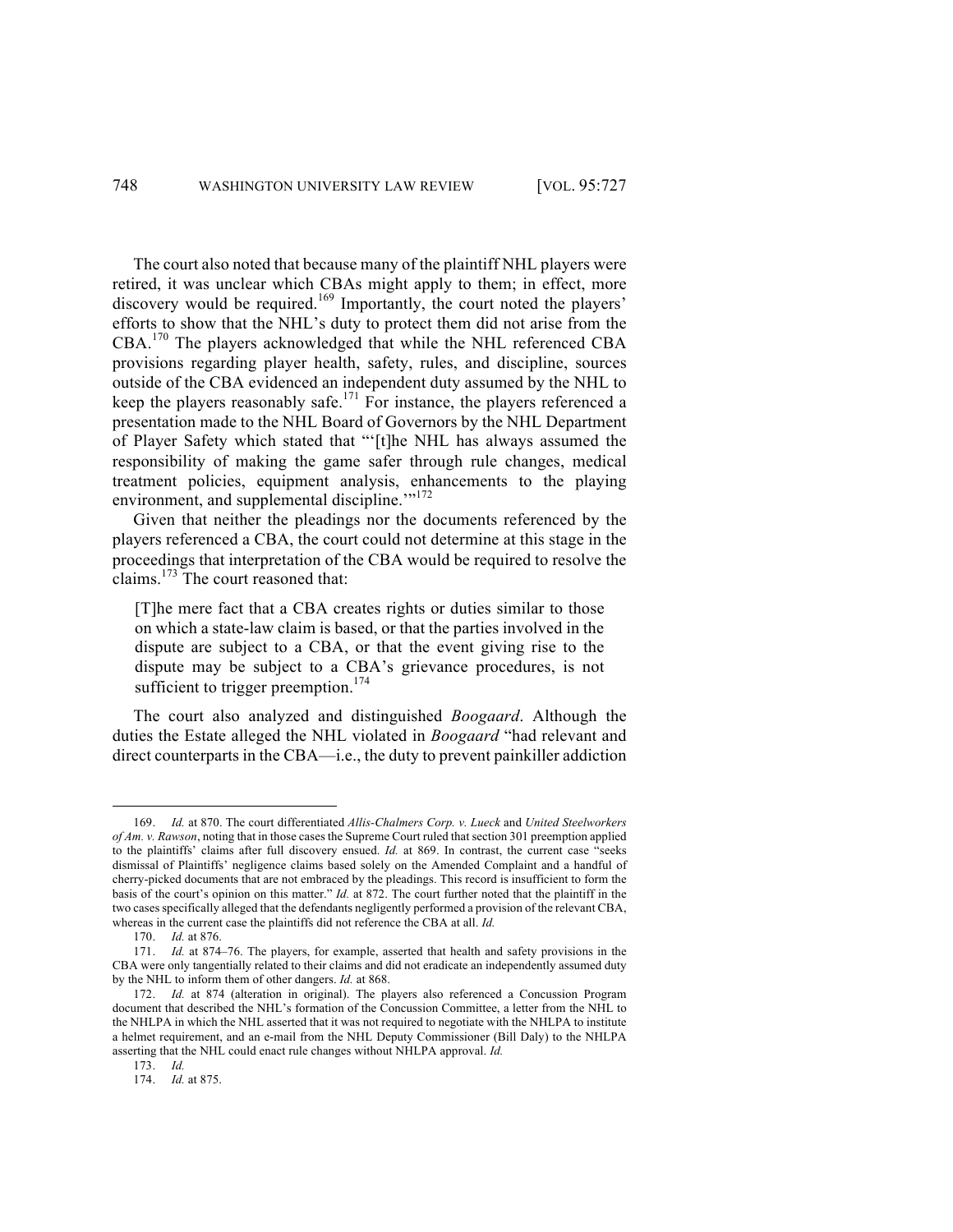versus the CBA's Prescription Medication Program,"<sup>175</sup> the players in *Concussion Injury* alleged that the NHL breached a duty that "runs straight from Defendant to the players."<sup>176</sup> Therefore, the claims did not (preliminarily) require CBA interpretation. 177

# *D. Result of Boogaard: a Different Kind of Boogeyman*

Although the *Boogaard* court concluded that section 301 preempted all of the Estate's claims, the case did not end there.<sup>178</sup> The court then attempted to analyze the preempted claims under the LMRA and section 301 as a breach of the CBA.<sup>179</sup> The CBA provided that the NHLPA must either first bring suit on the Estate's behalf or notify the Estate that it would not bring  $suit<sup>180</sup>$ —only then may the Estate bring its own claim against both the NHL for breach of the CBA and perhaps against the NHLPA for a breach of its duty of fair representation (this type of suit is called a hybrid contract/dutyof-fair representation claim).<sup>181</sup>

Because the CBA required arbitration to resolve a dispute concerning issues that involve the CBA, the Estate's claims could only survive as a hybrid claim.<sup>182</sup> Unfortunately for the Estate, a six-month statute of limitations—which began when the Estate learned that the NHLPA would not file a grievance on its behalf—applies to hybrid claims.<sup>183</sup> In addition to the six-month statute of limitations, the CBA itself mandated that the NHLPA must file a grievance on behalf of the player within sixty days of learning facts that gave rise to the claim.<sup>184</sup> The statute of limitations would have therefore barred the Estate's claims against the NHL eight months after Boogaard's death.<sup>185</sup> Because the Estate did not initiate claims against the

<sup>175.</sup> *Id.* at 878.

<sup>176.</sup> *Id.* at 879.

<sup>177.</sup> *Id.* In *Concussion Injury*, the claims were much broader, indicating a breach of the duty of reasonable care to "act in the best interests of the health and safety of NHL players by providing truthful information to the players regarding the neurological risks of head injuries suffered while playing hockey in the NHL." *Id.* at 878–79.

<sup>178.</sup> Boogaard v. Nat'l Hockey League, 126 F. Supp. 3d 1010, 1025 (N.D. Ill. 2015). The court noted that "[c]ompletely preempted claims are not automatically dismissed, but rather generally are treated as if they alleged breach of a collective bargaining agreement in violation of § 301." *Id.*

<sup>179.</sup> *Id.*

<sup>180.</sup> *Id.*

<sup>181.</sup> *Id.* "However, if the union either decides not to pursue a grievance or pursues a grievance and loses, the employee may bring suit in federal court alleging both that the union breached its duty of fair representation and that the employer breached the collective bargaining agreement, in what is called a 'hybrid contract/duty-of-fair representation claim.'" *Id.* 

<sup>182.</sup> *Id.* at 1026.

<sup>183.</sup> *Id.* The six-month statute of limitations may also begin once the arbitrator rules in favor of the NHL if the NHLPA did indeed choose to file a grievance.

<sup>184.</sup> *Id.* at 1027.

<sup>185.</sup> *Id.*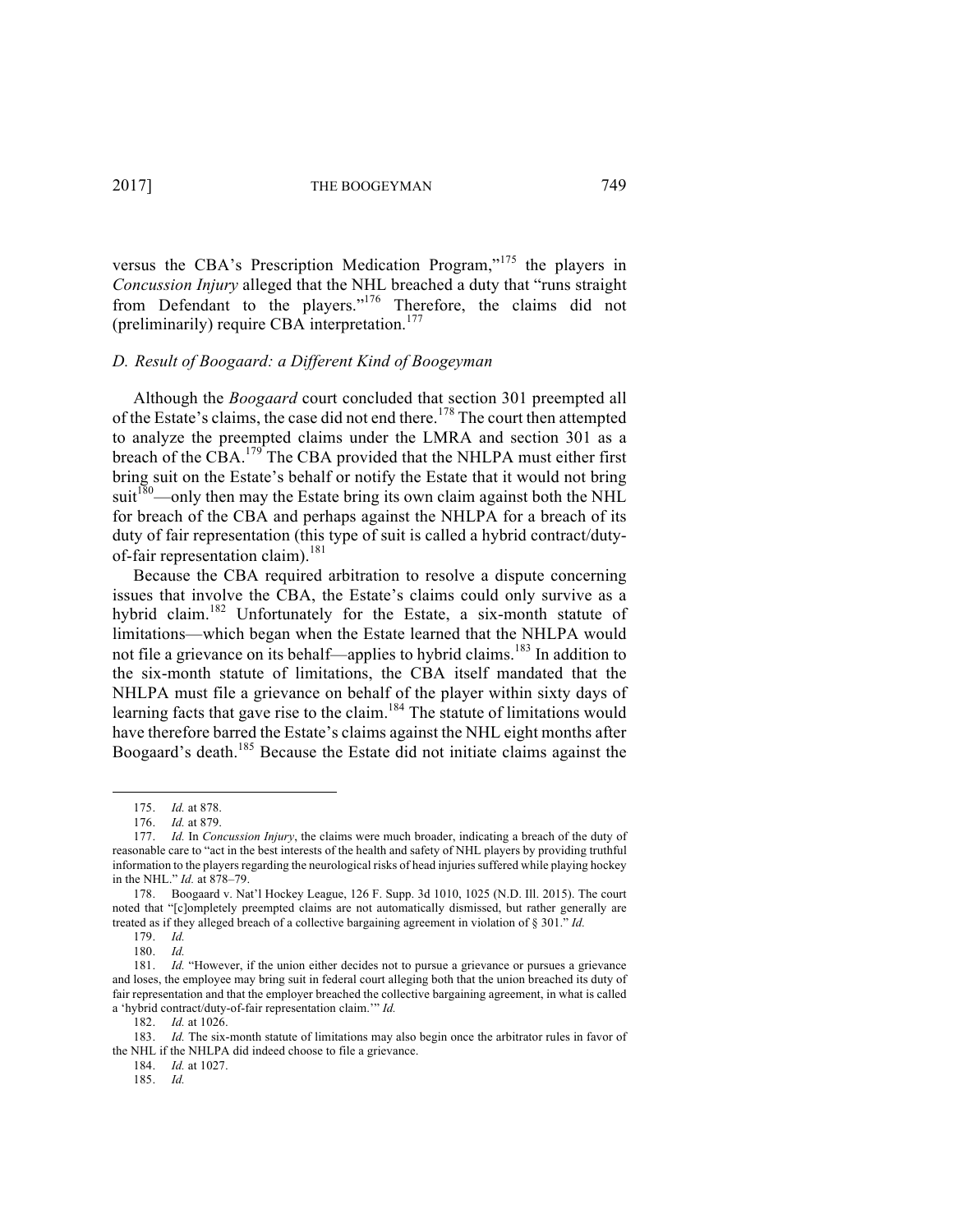NHL until almost two years after Boogaard's death, the statute of limitations precludes the Estate from initiating section 301 claims against the NHL.<sup>186</sup>

After the ruling in *Boogaard*, the Estate filed an amended complaint with additional claims that it argued were not preempted by section  $301$ .<sup>187</sup> Because the statute of limitations on state-law tort claims has not yet run, the Estate may file amended complaints which allege different causes of action that do not require interpretation of the CBA. Therefore, while the Estate is precluded from receiving relief on section 301 claims and on its original negligence claims that were preempted by section 301, it may prevail in asserting that the NHL violated or breached duties that are not dependent upon interpretation of the CBA.<sup>188</sup> On June 5, 2017, the court dismissed the Estate's remaining claims with prejudice, in part due to the Estate's failure to show that the NHL owed Boogaard any legal duties.<sup>189</sup>

# V. PROPOSAL TO CHANGE SECTION 301 AND STRATEGIES TO CIRCUMVENT SECTION 301 PREEMPTION IN FUTURE LITIGATION

### *A. Proposal to Change Section 301 Statute of Limitations*

<u> Andrew Maria (1989)</u>

As the *Boogaard* case demonstrates, section 301 preemption may result in an ironic scheme in which the LMRA may not afford relief that the plaintiff could otherwise receive under a state-law tort claim.<sup>190</sup> Because state-law tort claims are subject to a much longer statute of limitations

<sup>186.</sup> *Id.* "There is no indication in the record that the NHLPA pursued a grievance related to these claims, and it is inconceivable that Boogaard's representatives did not learn about the NHLPA's decision not to pursue a grievance until nearly a year and a half after his death." *Id.*

<sup>187.</sup> Boogaard v. Nat'l Hockey League, 211 F. Supp. 3d 1107 (N.D. Ill. 2016). Boogaard's amended complaint included twelve counts, eight of which were ruled to be preempted by section 301 because they were "essentially identical to the first amended complaint's eight counts." *Id.* at 1111. The court ruled that the first four counts, however, were not preempted by section 301 because they alleged that the NHL "*actively* harmed Boogaard," reasoning that "[e]very person has a duty not to act unreasonably in a way that injures others." *Id.*

<sup>188.</sup> *Id.* For instance, the Estate's amended complaint alleged that the NHL took active steps to promote violence in the NHL through promotions of documentaries, stories, network segments, and films that glorified fighting. The Estate also alleged that the NHL "actively and unreasonably harmed Boogaard by implicitly communicating that head trauma is not dangerous." *Id.* at 1112.

<sup>189.</sup> Boogaard v. Nat'l Hockey League, 2017 WL 2424152 (N.D. Ill. June 5, 2017).

<sup>190.</sup> *Boogaard*, 126 F. Supp. 3d at 1027. If not for section 301 preemption, some of the Estate's claims could have survived as state-law tort claims, in which case the statute of limitations would not have run. *See id.* at 1018–21 (explaining that Counts V through VIII alleged the violation of voluntarily assumed duties by NHL, which are cognizable under Illinois and Minnesota tort law)*; see also id.* at 1022–23 (explaining that Counts I and II alleged the violation of duty to protect Boogaard by NHL due to existence of special relationship with Boogaard—both Illinois and Minnesota tort law recognize the custodian-protectee special relationship); *see also id.* at 1027 (recognizing that the Estate brought suit against the NHL less than two years after Boogaard's death); *see infra* note 191 (explaining that the statute of limitations in Illinois and Minnesota is two years for tort claims). Even if the state-law tort claims were also barred by the statute of limitations, Boogaard's section 301 hybrid claims are subject to a much shorter statute of limitations period of six months. *See infra* note 191.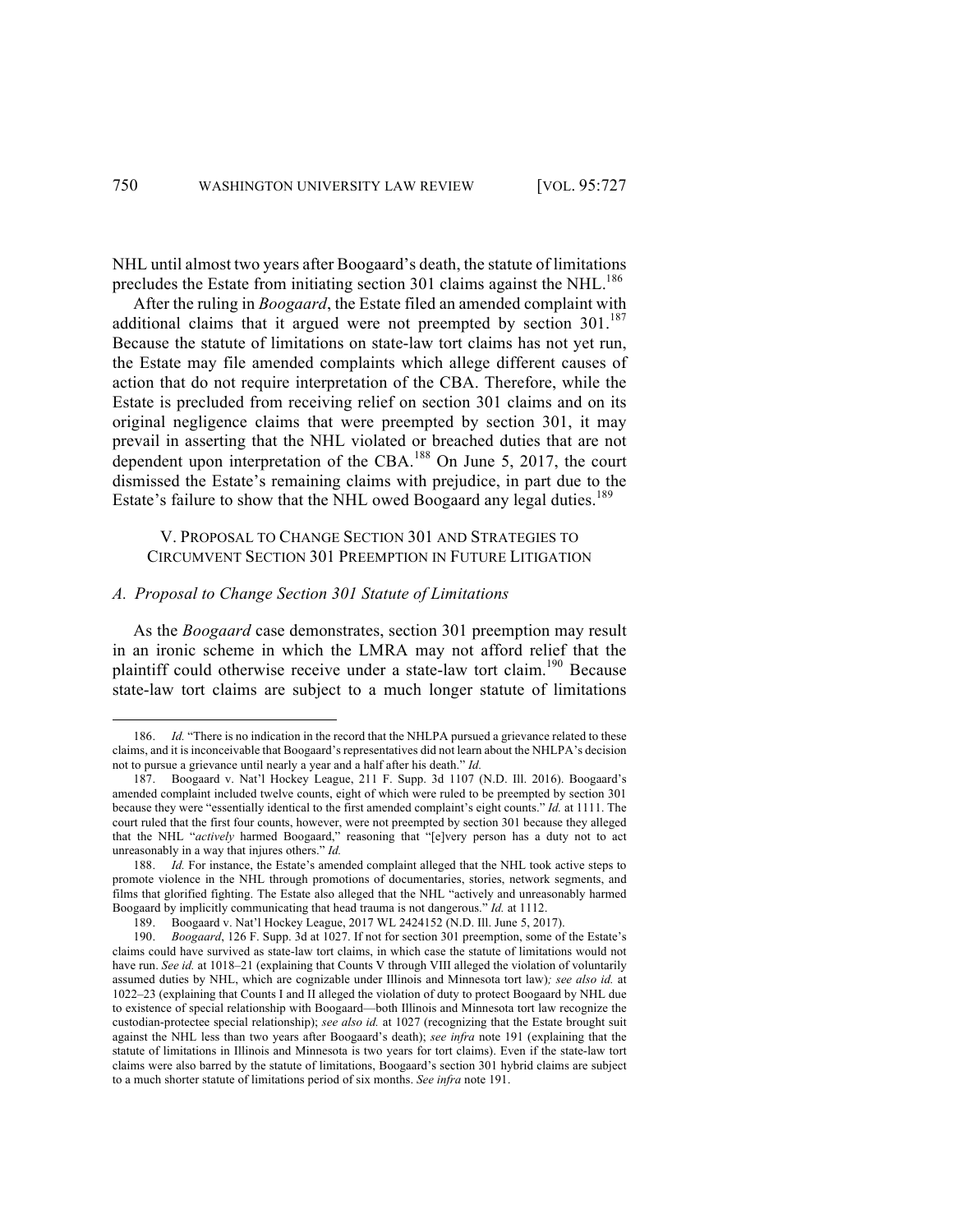period than section 301 claims, the Estate could not receive relief on its original claims against the NHL.<sup>191</sup> Ironically, the LMRA was designed in part—to produce the opposite effect. Congress passed the LMRA to:

[P]romote the full flow of commerce, to prescribe the legitimate rights of both employees and employers in their relations affecting commerce, to provide orderly and peaceful procedures for preventing the interference by either with the legitimate rights of the other, *to protect the rights of individual employees in their relations with labor organizations whose activities affect commerce*, to define and proscribe practices on the part of labor and management which affect commerce and are inimical to the general welfare, and to protect the rights of the public in connection with labor disputes affecting commerce.192

In *Boogaard*, the Estate must have filed suit against the NHL for a breach of the LMRA under section 301 within six months of receiving notification that the NHLPA did not file a grievance on its behalf.<sup>193</sup> As explained above, many of the Estate's claims simply alleged state-law tort claims against the NHL, which would have otherwise been subject to a two-year statute of limitations period.<sup>194</sup> But because these claims were preempted by section 301 and filed after the six-month statute of limitations period ran, the Estate could not prevail.<sup>195</sup>

When parents learn that their child has died of an accidental drug overdose, the notion of complex litigation may not arise for months. Even after six months, families of deceased players are likely still grieving the loss of their loved ones, and the prospect of bringing suit may not materialize. <sup>196</sup> Like the Estate, many families may spend months simply trying to seek answers.<sup>197</sup> The original purposes of the NLRA and section

<sup>191.</sup> The statute of limitations period for personal injuries in Illinois is two years. 735 ILL. COMP. STAT. 5/13-202 (2016). The statute of limitations period for personal injuries in Minnesota is also two years. MINN. STAT. ANN. § 541.07 (West 2016).

<sup>192.</sup> National Labor Relations Act, 29 U.S.C. § 141 (2012) (emphasis added).

<sup>193.</sup> *Boogaard*, 126 F. Supp. 3d at 1025–26.

See *supra* note 191 and accompanying text.

<sup>195.</sup> *Boogaard*, 126 F. Supp. 3d at 1027.

<sup>196.</sup> Boogaard's father learned about five months after Boogaard's death that doctors diagnosed Boogaard with CTE after examining his brain. John Branch, *Derek Boogaard: A Brain 'Going Bad'*, N.Y. TIMES (Dec. 11, 2005), http://www.nytimes.com/2011/12/06/sports/hockey/derek-boogaard-abrain-going-bad.html?pagewanted=all& r=0. "It was then that Len Boogaard stopped listening. Something occurred to him that he did not expect. For months, he could not bear the thought of his son's death. Suddenly, he was forced to imagine the life his son might have been left to live." *Id.*

<sup>197.</sup> *Id.* Boogaard's father, a police officer, did not hear from the New York Rangers for several months after his son's death. His father instead resorted to investigating his son's relationships, phone records, and paper trails to "link the history of his son's prescriptions to vague diagnoses in team medical reports." *Id.*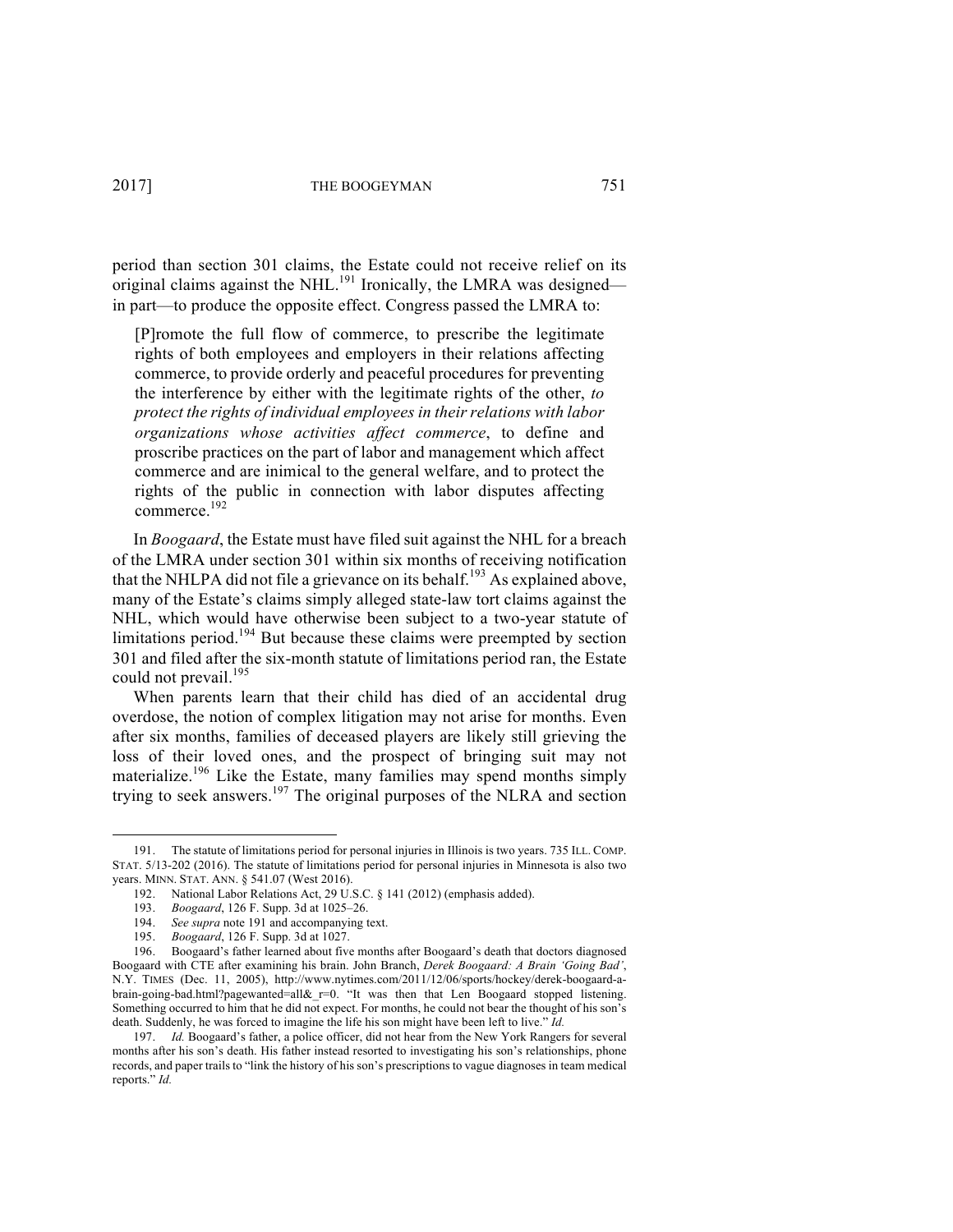301 are not being enhanced via a six-month statute of limitations on hybrid claims, which could otherwise be filed as common law negligence claims subject to a statute of limitations of two years or more.<sup>198</sup> Instead of protecting and granting more power to individual employees, section 301 through its preemptive effect—provides even more power to the employer.<sup>199</sup> To be clear, the Estate's claims of negligence against the NHL were subject to a six-month statute of limitations only because the CBA meticulously detailed the extent of the NHL's voluntary duties to keep Boogaard safe and included an arbitration provision which required the NHLPA to act first on the Estate's behalf. $200$ 

One counterpoint to section 301's negative preemptive effect is that it may encourage employers to draft more extensive and specific CBAs. In being more specific and detailed, employers may voluntarily assume particular duties of care, reduce ambiguities in disputes involving the CBA, and take a more active role in the welfare of their employees. On the other hand, common law negligence claims are more likely to be preempted by section 301 and transformed into claims for breach of contract.<sup>201</sup>

Therefore, the NHL may argue that it assists players like Boogaard by assuming certain duties to protect, such as providing a medical treatment and rehabilitation program.<sup>202</sup> But the notion that a breach of this duty should result in a shorter statute of limitations merely because the CBA outlines the scope of that duty is untenable. In passing section 301, Congress aimed to ensure that federal courts retain jurisdiction over CBAs and uniformly apply federal labor law instead of inconsistent local state laws.<sup>203</sup>

<sup>198.</sup> *See Labor Management Relations Act: What Was the Purpose of the Labor Management Relations Act?*, SOCIETY FOR HUMAN RESOURCE MANAGEMENT (June 1, 2012), https://www.shrm.org/resourcesandtools/tools-and-samples/hr-qa/pages/lmrarequirements.aspx; *see also* Oakes, *supra* note 35. Purposes of passing the NLRA include providing employees more freedoms and rights, including the right to associate and self-organize. While the LMRA largely shifted the emphasis from protection of employee rights to enhanced restrictions on unions, section 301 was implemented to apply federal law consistently.<br>199  $See 2012 \text{ CBA}$  supra note 137: Be

<sup>199.</sup> *See* 2012 CBA, *supra* note 137; *Boogaard*, 126 F. Supp. 3d at 1019. By drafting the CBA in a "hyper-specific" manner, the NHL essentially guaranteed that many negligence claims would be preempted by section 301 and therefore subject to a six-month statute of limitations. *See also* Romero, *supra* note 19, at 307 ("Because courts have broadly interpreted CBAs and their contractual nature, claims that would normally fall under tort law are deemed to be subject to arbitration.").

<sup>200.</sup> *Boogaard*, 126 F. Supp. 3d at 1025–26 (explaining that under section 301 claims, because the CBA included an arbitration provision, Boogaard needed to wait until the NHLPA either filed suit on his behalf and lost or notified Boogaard that it would not file suit. Only then may Boogaard file suit against both the NHLPA and the NHL, which would be subject to a six-month statute of limitations period).

<sup>201.</sup> *See Boogaard*, 126 F. Supp. 3d at 1019.

<sup>202.</sup> *See* 2012 CBA, *supra* note 137.

<sup>203.</sup> *See* Oakes, *supra* note 35, at 206; *see also* Allis-Chalmers Corp. v. Lueck, 471 U.S. 202, 209 (1985) (noting that section 301 represented a "congressional mandate to the federal courts to fashion a body of federal common law to be used to address disputes arising out of labor contracts"); *see also*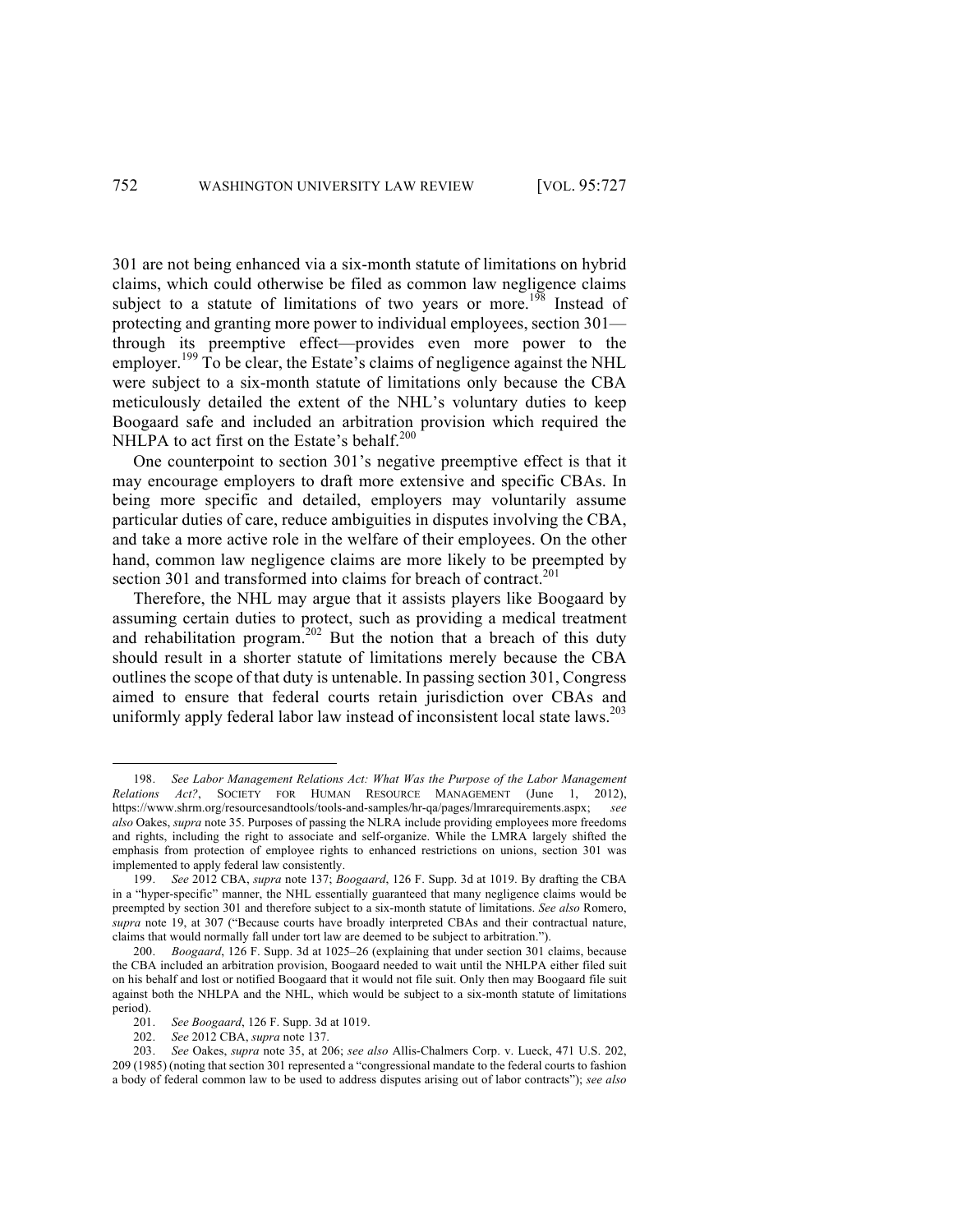It is doubtful that a short six-month statute of limitations period was a chief concern among the framers of the LMRA in ensuring that courts consistently apply federal labor law. Congress can still ensure that courts consistently apply the law by simply extending the section 301 statute of limitations period to two years. $204$ 

### *B. The Sixty-Day CBA Provision Should Be Prohibited*

Certain CBA provisions should be prohibited as void as against public policy. For instance, the NHL CBA provided that before the Estate could file a grievance/claim against the NHL, the NHLPA must first file a grievance on behalf of the Estate within sixty days.<sup>205</sup> While this provision may be appropriate in circumstances relating directly to business operations (for instance, when a player disputes the method or amount of salary/bonus paid or if the player disputes a suspension levied against him), it hardly seems appropriate in cases of death. When a player dies, it is highly questionable that the deceased's estate should be prohibited from filing a grievance/claim on behalf of the deceased until the NHLPA has done so first. Even though the NLRA was enacted to expand the rights of employees to collectively bargain, it allows for the inclusion of inequitable CBA provisions that unreasonably restrict not only the rights of employees, but the rights of the employees' families to bring suit.<sup>206</sup>

The NHL's CBA provides more power to the players' union at the expense of the individual employee. Because Congress passed the NLRA in part "to curtail certain private sector labor and management practices, which can harm the general welfare of workers," it appears that the provision at issue directly counters Congress's intent.<sup>207</sup> The sixty-day statute of limitations also effectively means that unless the player or the player's estate files suit in court within eight months of the event upon which the grievance is based, the claims that require CBA interpretation are forever barred as section 301 claims.

# *C. How NHL Players Can Circumvent Section 301 Preemption on Negligence Claims*

Local 174 v. Lucas Flour Co., 369 U.S. 95, 104 (1962) (asserting that "in enacting  $\S$  301 Congress intended doctrines of federal labor law uniformly to prevail over inconsistent local rules").

<sup>204.</sup> The statute of limitations for the majority of states is two years or more for torts. *See Chart: Statutes of Limitation in All 50 States*, NOLO (last updated Sep. 18, 2015), http://www.nolo.com/legalencyclopedia/statute-of-limitations-state-laws-chart-29941.html.

<sup>205.</sup> 2005 CBA, *supra* note 137, at Art. 17.2(a)–(b).

<sup>206.</sup> *See* Oakes, *supra* note 35, at 204.

<sup>207.</sup> *National Labor Relations Act*, NATIONAL LABOR RELATIONS BOARD, https://www.nlrb.g ov/resources/national-labor-relations-act (last visited Aug. 20, 2017).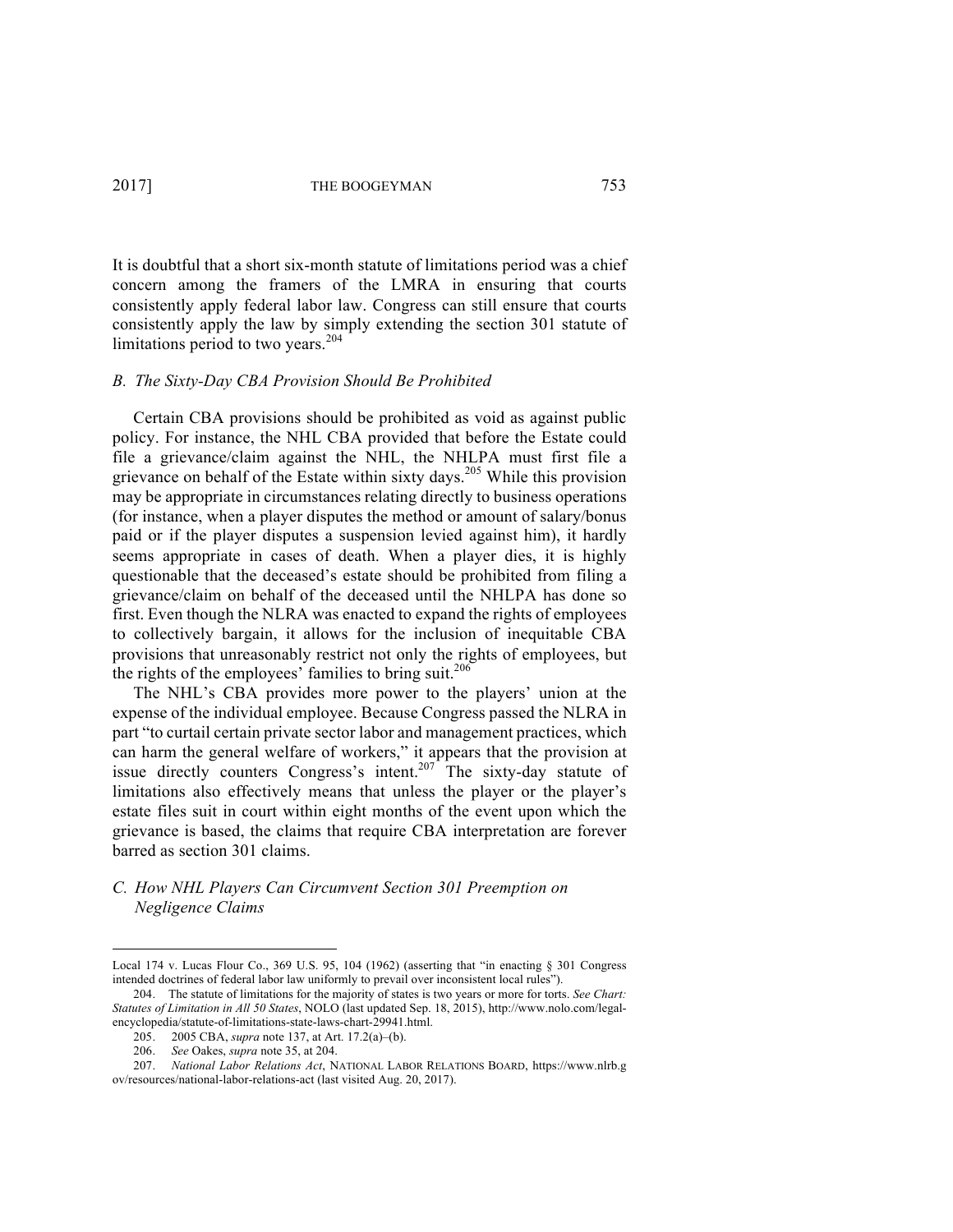The cases analyzed throughout this Note provide insight into the methods players can employ to circumvent section 301 preemption. As evidenced, the paramount and most obvious method of circumventing section 301 preemption is to assert a claim that will not require interpretation of the CBA. However, this is easier said than done. *Concussion Injury* shows that, at the very least, players can survive a motion to dismiss when the face of the complaint does not include any reference to a CBA.<sup>208</sup> For negligence claims, this may be difficult if the CBA is very specific regarding the duties that are voluntarily assumed by the league.<sup>209</sup> Therefore, the complaint must specifically note that the general duties of care assumed by the NHL either arose independently of any CBA provision or arose solely under state law.<sup>210</sup>

Although the CBA may contain provisions that outline the NHL's voluntarily assumed duties of care, players can attempt to invoke these duties by instead referring to other sources that also define their scope.<sup>211</sup> For instance, leaked e-mails by the NHL reveal that they conducted and then ceased a Concussion Study Group.<sup>212</sup> Players may therefore be able to show that the NHL assumed a duty of care independent of the CBA by specifying outside documents that purport to identify the scope of the NHL's duty. This strategy was successful in *Brown v. National Football League*, where the player referenced rules and manuals that were not contained within the CBA.<sup>213</sup> However, the Estate attempted this same method when it pointed to NHL rules that penalized high sticking and fighting to no avail. $^{214}$ 

Despite the Estate's attempt, the court still concluded that the claims were preempted by section 301 because they required CBA interpretation to determine whether the NHL's duties were limited to protecting players from high sticks or whether the NHL's duties were more expansive.<sup>215</sup> However, *Concussion Injury* shows that reference to other documents may suffice, at least at the motion to dismiss stage. Additionally, instead of alleging that the NHL breached a duty to keep players reasonably safe, players can allege that the NHL actively took steps to harm individual

<sup>208.</sup> *In re* Nat'l Hockey League Players' Concussion Injury Litig., 189 F. Supp. 3d 856 (D. Minn. 2016).

<sup>209.</sup> *See* Boogaard v. Nat'l Hockey League, 126 F. Supp. 3d 1010, 1019 (N.D. Ill. 2015); *supra*  note 199 and accompanying text.

<sup>210.</sup> *See* Williams v. Nat'l Football League, 582 F.3d 863 (8th Cir. 2009) (holding that the claims asserting violations of DATWA, a state statute, were not preempted by section 301).

<sup>211.</sup> *See generally Concussion Injury*, 189 F. Supp. 3d at 859–60.

<sup>212.</sup> Josh Cooper, *Globe and Mail Publishes Searchable NHL Concussion Emails*, YAHOO! SPORTS (Mar. 30, 2016 2:09 AM), http://sports.yahoo.com/blogs/nhl-puck-daddy/searchable-nhlconcussion-lawsuit-emails--correspondence-published-070940232.html.

<sup>213.</sup> Brown v. Nat'l Football League, 219 F. Supp. 2d 372 (S.D.N.Y. 2002); *see supra* note 98 and accompanying text.

<sup>214.</sup> *Boogaard*, 126 F. Supp. 3d at 1018.

<sup>215.</sup> *Id. See supra* note 117 and accompanying text.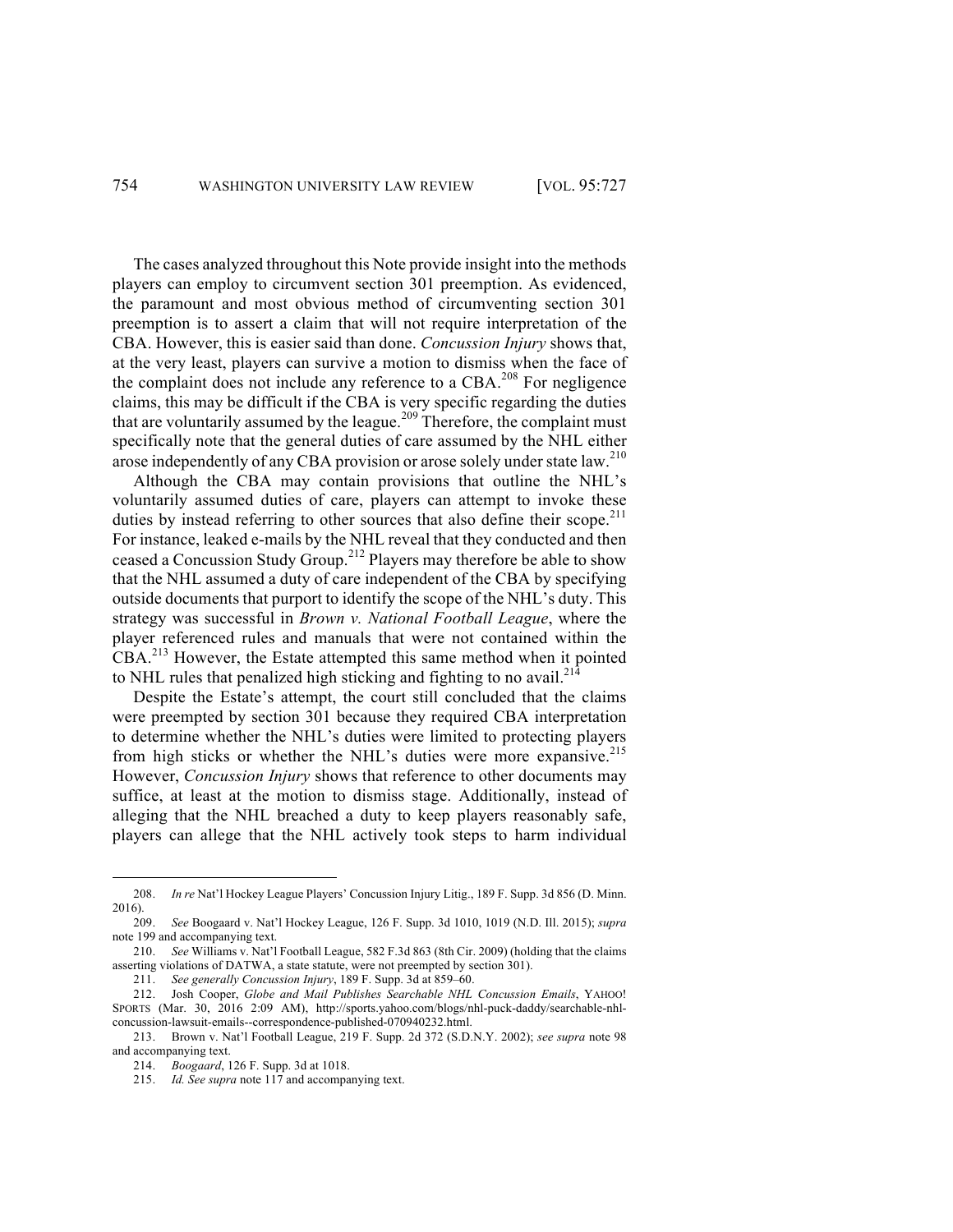players.<sup>216</sup> The Estate employed this method in its amended complaint, which survived section 301 preemption. $217$ 

Players can also attempt to circumvent section 301 preemption by alleging that the NHL violated a state law or statute. The court in *Williams* concluded that even if a CBA defines the scope of a duty of care that directly matches or exceeds the duty of care outlined in a state law or statute, then the employee simply retains two possible claims—one for a breach of contract under section 301 and one under the state law or statute.218 *Williams*  went even further and clarified that even if the league asserts that the CBA requires consultation to determine if the statute governs the league's conduct, section 301 preemption still doesn't apply because mere reference to or consultation of the CBA is not enough to warrant preemption.<sup>219</sup>

If the plaintiffs are retired players, they can attempt to circumvent section 301 preemption by showing that the CBA was not in effect at the time their cause of action accrued.<sup>220</sup> However, the players must be careful to specify the exact time period in which the injuries were sustained. If the complaint refers to the entire player's career, references a time period in which a CBA was in effect, or is otherwise ambiguous as to when the injuries were sustained, the court is likely to conclude that the claims are preempted by section  $301.<sup>221</sup>$ 

#### **CONCLUSION**

Derek Boogaard died due to an accidental overdose of prescription painkillers.<sup>222</sup> Because of section 301's preemptive effect, the Estate's negligence claims were transformed into breach of contract claims, which are subject to only a six-month statute of limitations, when they otherwise

<sup>216.</sup> *See* Boogaard v. Nat'l Hockey League, 211 F. Supp. 3d 1107, 1111 (N.D. Ill. 2016).

<sup>217.</sup> *Id.*

<sup>218.</sup> Williams v. Nat'l Football League, 582 F.3d 863, 875–76 (8th Cir. 2009).

<sup>219.</sup> *Id.* at 876. The court quoted *Lingle v. Norge Div. of Magic Chef, Inc.*, 486 U.S. 399, 405–06 (1988), stating "Section 301 preempts a state law claim if its 'resolution . . . *depends upon the meaning* of a collective-bargaining agreement.'" *Id.* (emphasis added). It further quoted *Trs. of Twin City Bricklayers Fringe Benefit Funds v. Superior Waterproofing, Inc.*, 450 F.3d 324, 330 (8th Cir. 2006) when it asserted that '"the Supreme Court has distinguished those which require interpretation or construction of the CBA from those which only require reference to it.'" *Id.* (alteration in original).

<sup>220.</sup> *See In re* Nat'l Hockey League Players' Concussion Injury Litig., 189 F. Supp. 3d 856 (D. Minn. 2016) (noting that retired players may not be subject to any CBA). *But see* Smith v. Nat'l Football League Players Ass'n, No. 14 C 10559, 2014 WL 6776306 at \*7 (E.D. Mo. Dec. 2, 2014) (noting that "[t]he fact Plaintiffs are now retirees does not preclude preemption of claims based on events which occurred while Plaintiffs were members of the bargaining unit").

<sup>221.</sup> *See* Duerson v. Nat'l Football League, Inc., No. 12 C 2513, 2012 WL 1658353 (N.D. Ill. May 11, 2012); *supra* note 92 and accompanying text.

<sup>222.</sup> *See* Romero, *supra* note 19, at 272–73.